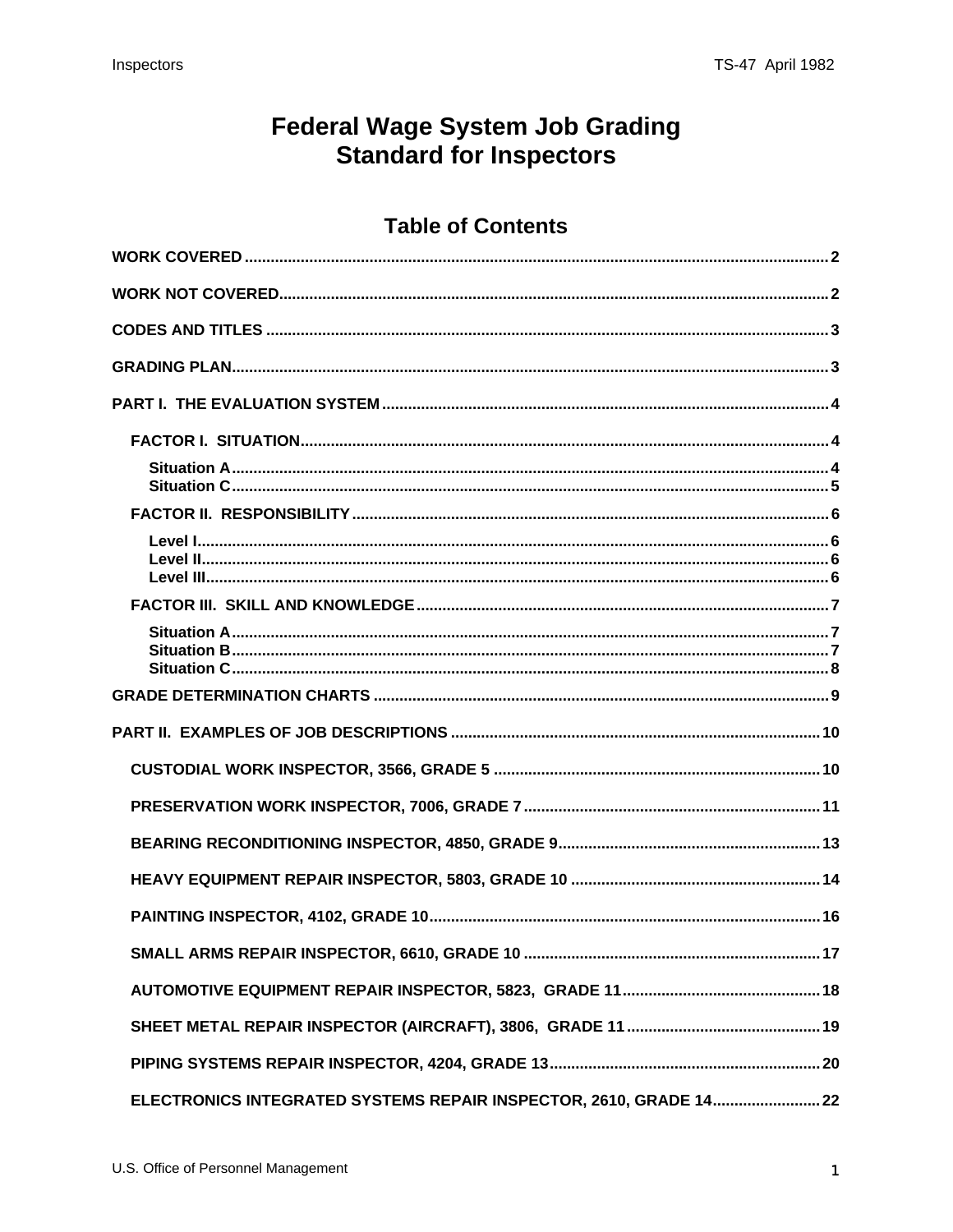## **WORK COVERED**

<span id="page-1-0"></span>This standard is used to grade nonsupervisory jobs that involve examining services, materials, and products that are processed, manufactured, or repaired by workers performing trade or craft work to determine that the physical and operating characteristics are within acceptable standards, specifications, or contractual requirements.

## **WORK NOT COVERED**

This standard should not be used for:

- Administrative and technical work concerned with monitoring, controlling, and maintaining the quality and reliability of material, facilities, services, or processes with emphasis on preventing defects through statistical quality control and achieving conformance with established requirements during the economic production cycle. (See Quality Assurance Series, GS-1910.)
- Nondestructive testing (e.g., electromagnetic, ultrasonic, radiographic, fluorescent penetrant, and magnetic particle) work that does not require a comprehensive (i.e., journey worker or "full performance level") knowledge of the trade or craft work process involved in fabricating or repairing the items. (See Nondestructive Testing Series, 3705.)
- The examination of equipment to determine its identity, operational characteristics, maintenance requirements, or serviceability. (See Equipment Services Series, GS-1670.)
- Inspection of construction, remodeling, or repair of facilities or the inspection of construction materials for contract compliance and not involving, as a paramount requirement, the application of trade, craft, or laboring skills and knowledge. (See Construction Control Series, GS-0809.)
- Work that involves troubleshooting, final alinement, trouble analysis, and calibration of equipment and systems. (See job grading standard for appropriate occupation.)
- Examining units such as buildings and facilities, parts, items, assemblies, and systems to plan, estimate, and schedule the use of manpower, machines, and materials in manufacture, maintenance, or repair operations. (See Production Control Series, GS-1152)
- Condition classifying and receiving examining, commodity examining (e.g., lumber grading), and other examining work that does not require a comprehensive (i.e., journey or "full performance level") knowledge of the trade or craft work process involved in making or repairing the items.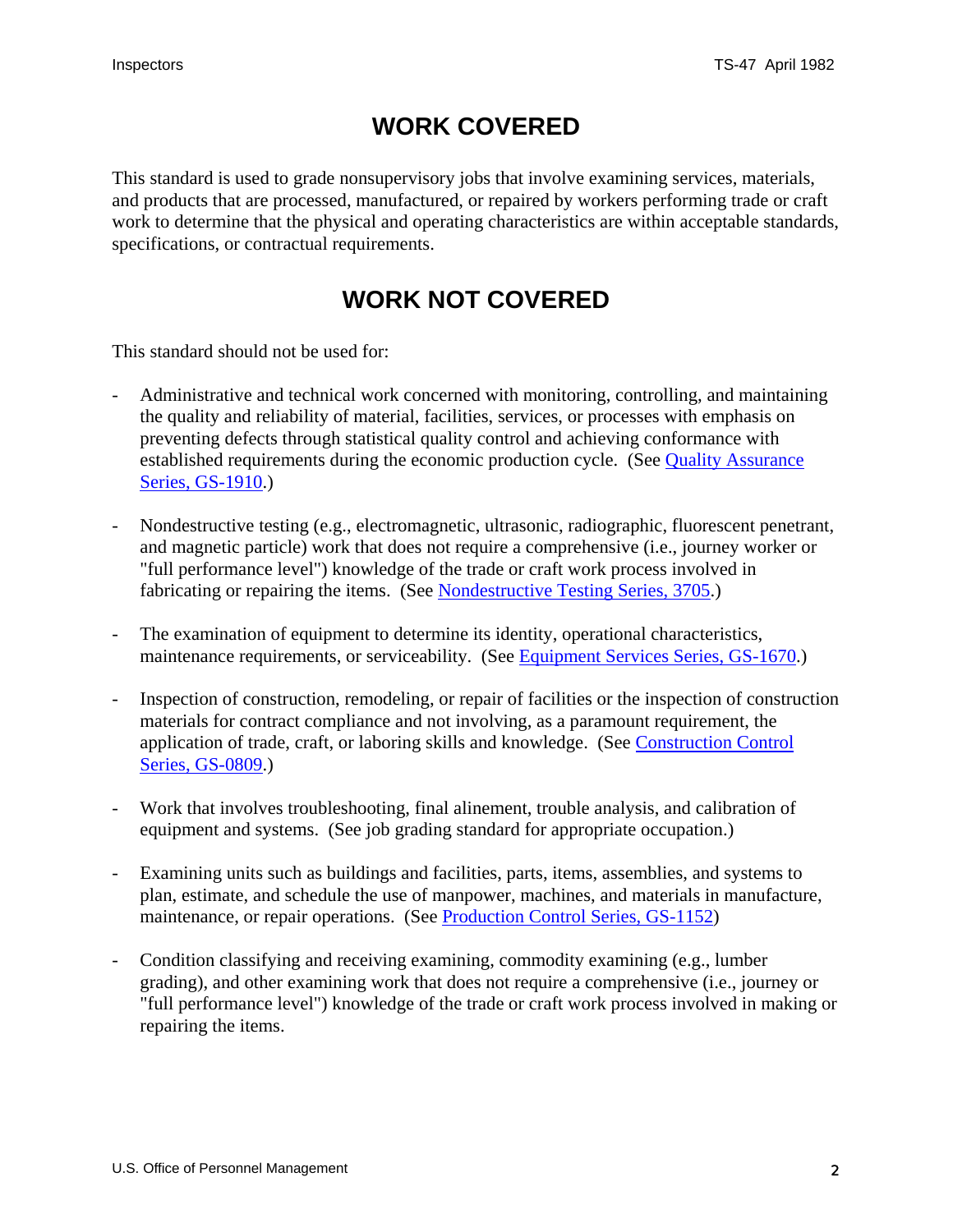## **CODES AND TITLES**

<span id="page-2-0"></span>The occupational code of an inspector job is the same as the code for the occupation of the kind of work that is inspected. Where work of more than one kind of work is inspected, the code for the inspector job is the same code as the highest level of work that is inspected. If no single occupation predominates, the 01 code of the predominant job family is appropriate.

The title of an inspector job is derived from the title of the kind of work inspected followed by the designator, *Inspector*.

In some cases, the use of the exact title of the occupation may result in an awkward or misleading title. For example, the title Carpenter Inspector implies that it is the carpenter who is inspected when it is actually the carpentry work that is inspected. The appropriate title for these kinds of inspector jobs, is derived from the nonsupervisory work that is inspected, such as Carpentry Inspector or Automotive Equipment Repair Inspector.

In other occupations the word "work" may be added to the title of the kind of work that is inspected followed by the designator, inspector (e.g., Custodial Work Inspector).

Another tilling distinction may be made between inspection work involved in inspecting complete systems and inspection work on components and assemblies. For example, Electronic Integrated Systems Repair Inspector should be used instead of Electronic Repair Inspector where appropriate.

Because these titling instructions may result in some variance among agencies and installations, it is essential that the occupational code of the inspector job be the same as the code of the primary line of work that is inspected. For example, although the traditional title of Piping Systems Repair Inspector is appropriate for this kind of inspection work, the proper occupational code is the same as the highest level of the kind of work inspected, in this case, 4204.

## **GRADING PLAN**

This standard is divided into part I, the evaluation system and part II, examples of job descriptions.

Part I provides guidance on the use of three factors and grade determination charts to convert the factors into grades. The three factors are:

Factor I - Situation Factor II - Responsibility Factor III - Skill and Knowledge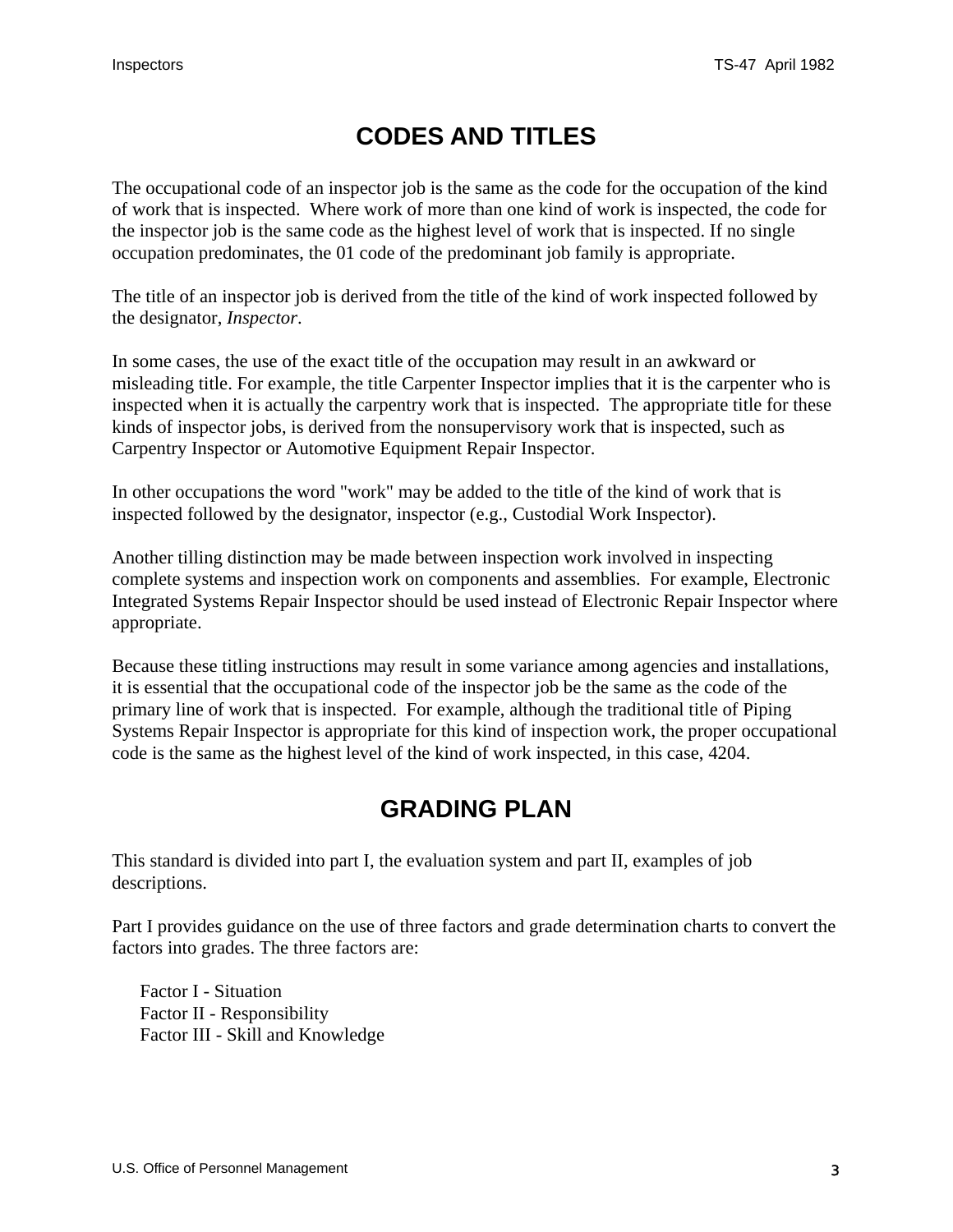<span id="page-3-0"></span>Factor I is divided into three parts: Situation A -- jobs that are limited in terms of scope, complexity, and inspection processes and techniques; situation B -- jobs of broader scope with more technically complicated inspection processes and techniques; and situation C--jobs that inspect work produced by highly skilled crafts persons or workers in two or more different trades, usually involving complete complex systems or highly complicated products.

Factor II is divided into three levels of responsibility: Level I-- less than average; level II - average; and level III -- above average.

Factor III is divided into three levels of skill and knowledge: Levels A through C are described separately for each of the situations in factor I.

Physical effort and working conditions of inspector jobs may affect the inspector jobs only if they differ significantly from these factors as described in the example job description or the job grading standard for the occupation that is most nearly related to the manufacturing, repair, or work process that is inspected.

Part II provides additional guidance by presenting several example job descriptions that are correctly graded through the application of the three factors outlined in part I. These jobs are typical descriptions of commonly found work in various agencies and are presented as work examples for grading guidance only. The examples do not in any way suggest or limit the authority of agencies to assign work or particular duties to positions.

# **PART I. THE EVALUATION SYSTEM FACTOR I. SITUATION**

The first step is to determine which of the following situations is the most typical of the inspector job.

## **Situation A**:

Less complex inspection work with basic and simple products to inspect using a limited variety of inspection methods and techniques. Typical of this situation are jobs that have the following characteristics:

- a. The product has a limited number of quality characteristics, manufacturing or treatment processes, or relatively few, uncomplicated, interrelated parts.
- b. Guideline material is easily understood, fully adequate, and remains relatively constant.
- c. Inspections are performed according to definitive specifications using visual or sensory determinations, or uncomplicated measuring equipment and instruments.

Examples of these inspector jobs include: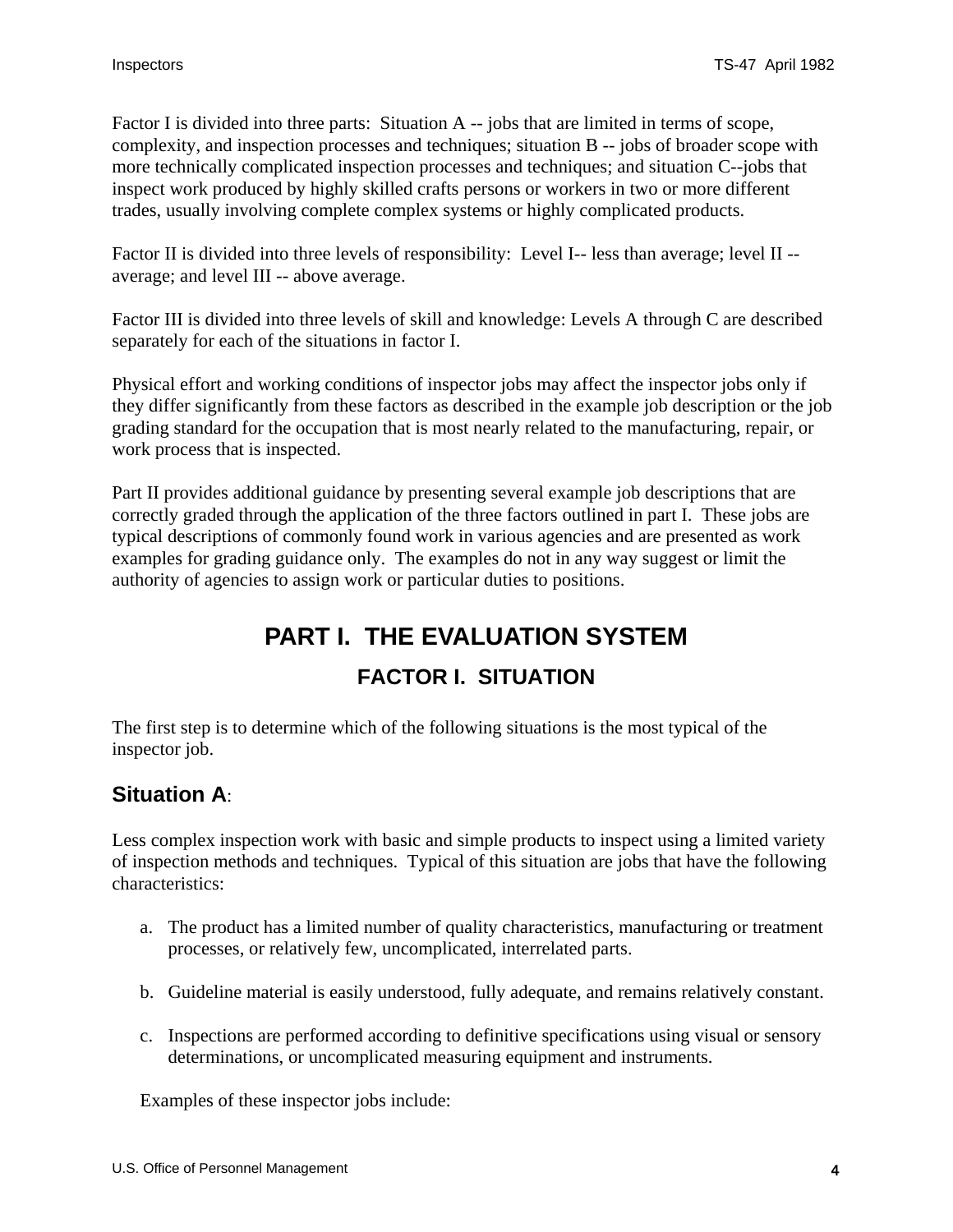- <span id="page-4-0"></span>1. Custodial work inspecting (see example [job description No. 1\)](#page-9-0).
- 2. Powder and explosives inspecting.
- 3. Packing and processing inspecting.
- 4. Packing inspecting (see example [job description No. 2\)](#page-10-0).

## **Situation B**:

More complex inspection work usually of manufactured or repaired products using a wide variety of inspection processes and techniques. Typical of this situation are jobs that have the following characteristics:

- 1. The product has a variety of quality characteristics, usually consists of components and assemblies, undergoes several steps in a manufacture or repair process, and has rigid specifications and close tolerances.
- 2. Guidance material is complicated, requires interpretation and application to various situations, sometimes involving general performance-type specifications that are not always fully applicable and may require modifications by the Inspector.
- 3. Inspections are performed by using a variety of standard precision instruments, gauges, and methods. Judgmental decisions are used concerning the proximity to tolerances and the fit of interrelated dimensions or the use of specially designed testing methods.

Examples of these inspector jobs include:

- 1. Machine work inspecting.
- 2. Bearing reconditioning inspecting (see example [job description No. 3](#page-12-0)).
- 3. Diesel engine repair work inspecting (see example [job description No. 4](#page-13-0)).
- 4. Painting inspecting (see example [job description No. 5\)](#page-15-0).
- 5. Small arms repair inspecting (see example [job description No. 6](#page-16-0)).
- 6. Automotive repair inspecting (see example [job description No. 7](#page-17-0)).
- 7. Sheet metal repair inspecting (see example [job description No. 8](#page-18-0)).

## **Situation C**:

Highly sophisticated and complex inspection work, usually of manufactured or repaired products, using not only a wide variety of inspection processes and techniques but many unique and specially designed precision instruments and gauges. The skill to inspect requires indepth knowledge of several trades or knowledge of a highly skilled trade. Typical of this situation are jobs that have the following characteristics:

1. The product has a wide variety of quality characteristics, usually consists of a complete system or a variety of components and assemblies, undergoes many steps in a manufacture or repair process, and has highly critical tolerances.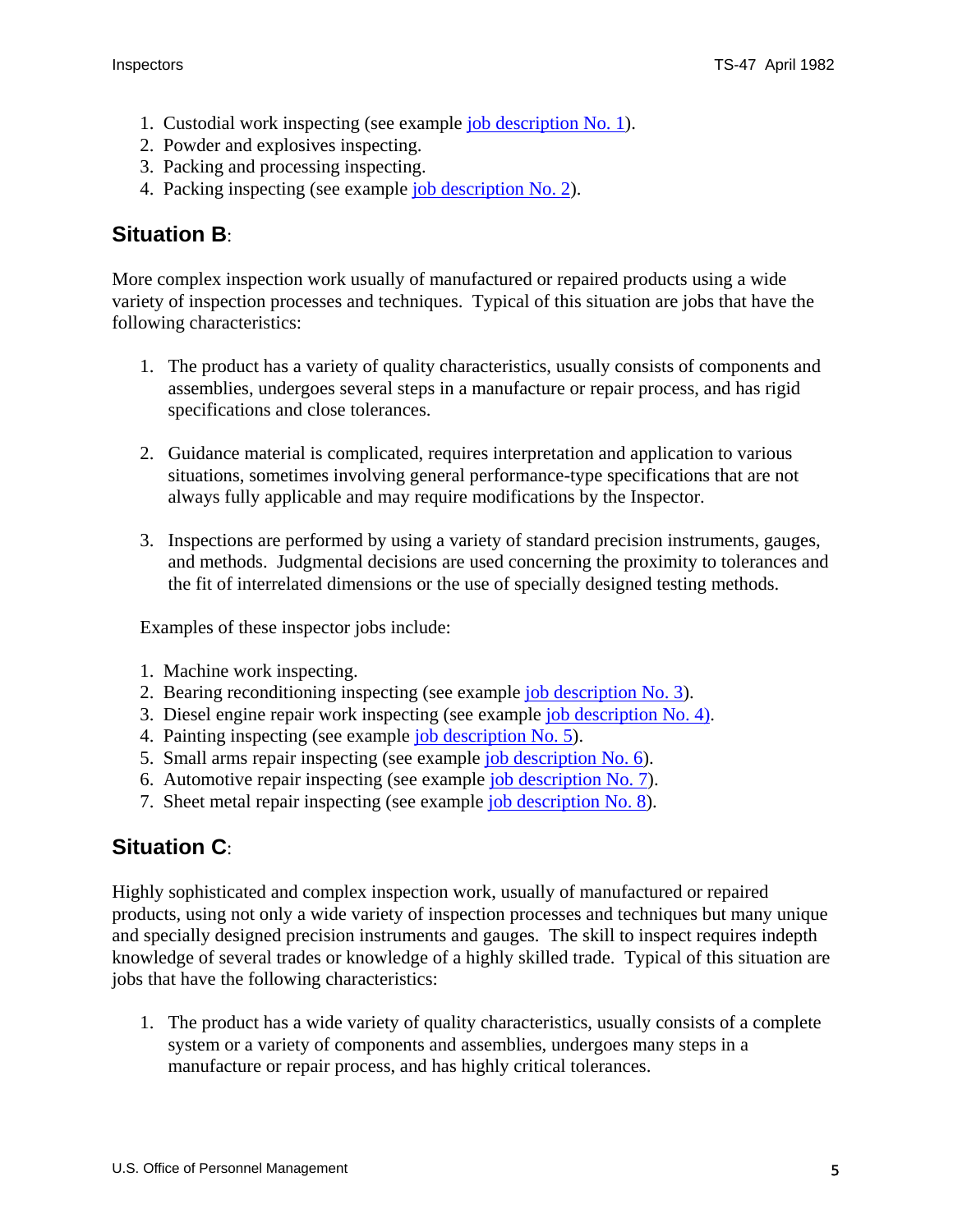- <span id="page-5-0"></span>2. Guidance material is highly complicated and must be frequently modified to fit the situation.
- 3. Inspections are performed by using a variety of precision instruments, gauges, and methods. Many checks have to be accomplished at critical points in the manufacture or repair process. Judgmental decisions are used concerning the proximity to tolerances and the fit of interrelated dimensions and their eventual effect on the completed system. Various specially designed testing methods must be reviewed and judged appropriate as required.

Examples of these inspector jobs include:

- 1. Electronic-mechanical systems inspecting.
- 2. Computer systems inspecting.
- 3. Piping systems inspecting (see example [job description No. 9](#page-19-0)).
- 1. Electronic systems inspecting (see example [job description No.10](#page-21-0)).

## **FACTOR II. RESPONSIBILITY**

The next step is to determine the value of responsibility. This factor consists of three levels. The three levels of responsibility are presented as follows:

**Level I**: Commitment authorities are not found or are severely limited, usually to specific areas or on a prior approval basis. Instructions and guides are available, appropriate, and clearly applicable. The supervisor provides instructions covering the purpose of the work and any complications that can be anticipated. The supervisor reviews completed work to assure that specific objectives have been met and that results are consistent with instructions. The Inspector makes decisions concerning routine matters that are adequately treated by available and readily interpretable guideline material.

**Level II:** The supervisor provides general instructions which concern the broad objectives and expected results of the assignment, deadline requirements, reporting formats, and other similar administrative matters. The Inspector receives little technical assistance during the course of the assignment. Review of completed work is concentrated on adequacy and conformance with desired objectives. Instructions and guides are usually available but are complicated, require careful interpretation, and may involve modification in their application to specific work assignments.

**Level III:** After a brief outline of priorities, work sequences, and pertinent policy matters has been given, the employee independently performs the assignment usually at a worksite where a supervisor is not readily available (such as at a contractor's plant). Completed work is reviewed for adherence to inspection policy and to assure that broad program objectives have been achieved. The Inspector makes decisions on a wide range of matters that may involve deviations or departures from past precedents and accepted practices or highly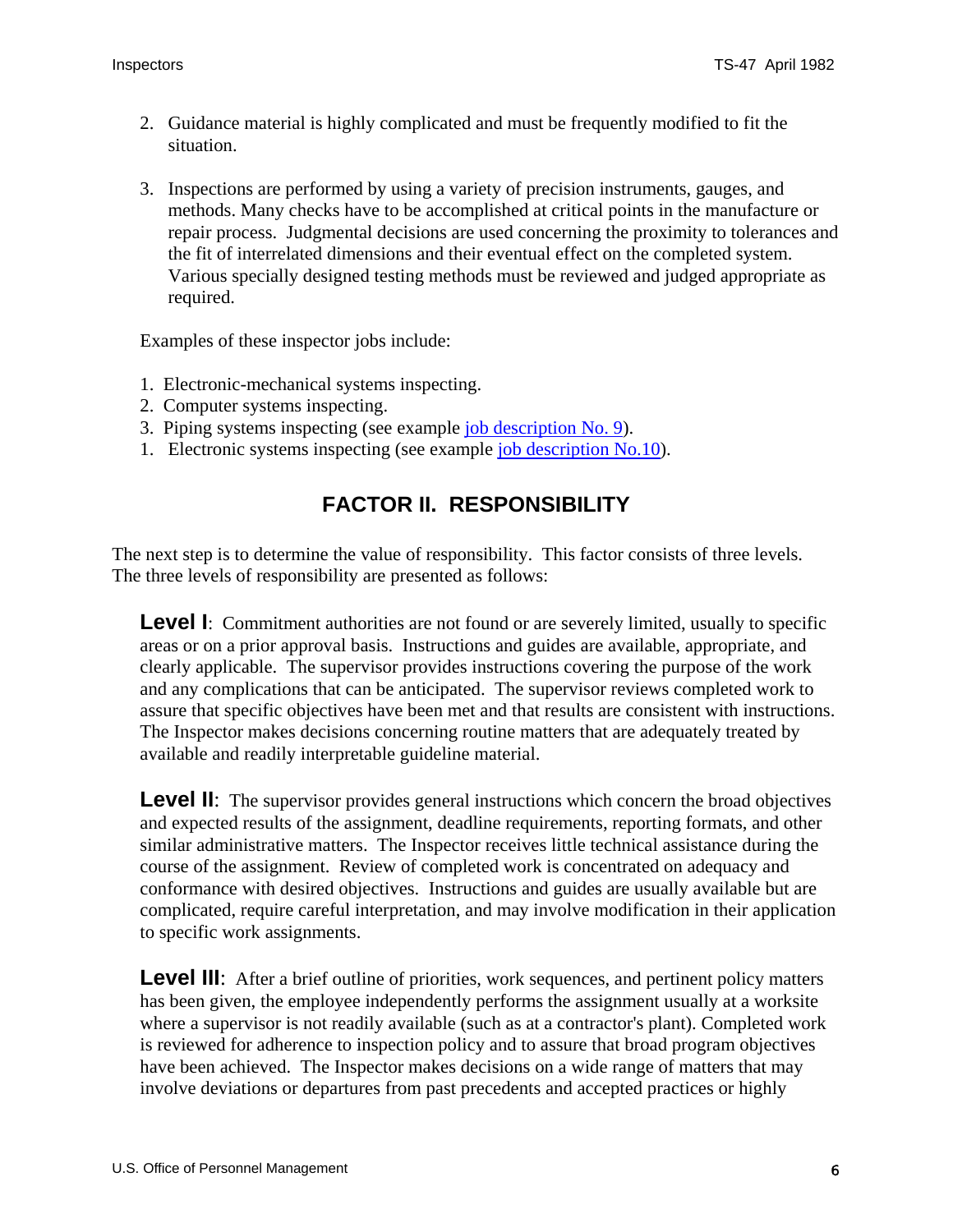<span id="page-6-0"></span>subjective judgments. Instructions and guides, when available, generally are not directly applicable.

## **FACTOR III. SKILL AND KNOWLEDGE**

The next step is to determine the free of skill and knowledge needed to inspect in relation to the complexity of the product inspected and the nature and variety of inspection techniques that are applied. Use this factor according to the situation previously selected in factor I.

**Situation A**: Inspection of uncomplicated items or work processes primarily by visual or sensory perception or by using basic measuring tools such as rules, scales, templates, go-no-go and preset gauges.

*Degree A*: Simple, repetitive, routine inspection tasks or processes using a knowledge of prescribed procedures and routines.

*Degree B*: Relatively few standardized inspection tasks or processes with some choice in carrying out recurring assignments.

*Degree C*: Various standardized inspection tasks or processes requiring some analysis and judgment or selection of methods and procedures.

**Situation B**: Inspection of manufactured or repaired products that have a variety of interconnecting parts, components, and assemblies with a variety of quality characteristics, rigid specifications, and close tolerances, using standard measuring and testing instruments comparable to the type the trade worker uses to check his/her own work.

*Degree A*: Practical application of a variety of inspection techniques to examine standardized components with a few interconnecting parts that are manufactured or repaired to specified tolerances and standard specifications.

*Degree B*: Application of a variety of difficult techniques to examine complicated and interconnecting components such as engines, transmissions, carburetors, and ignition systems, and machinery that are manufactured or repaired to close tolerances and rigid specifications, using standard inspection and measuring devices such as feeler gauges, micrometers, circuit testers, dwell meters, and a variety of dial indicators.

*Degree C*: Application of a wide variety of complex inspection techniques to examine complete assemblies such as general purpose vehicles, ordnance and heavy artillery, aircraft and ship assemblies, and other mechanical equipment using special inspection and measuring devices such as chassis dynamometers, torque wrenches, surface finish analyzers, audiotube testers, oscilloscopes, calipers, and screw-pitch gauges.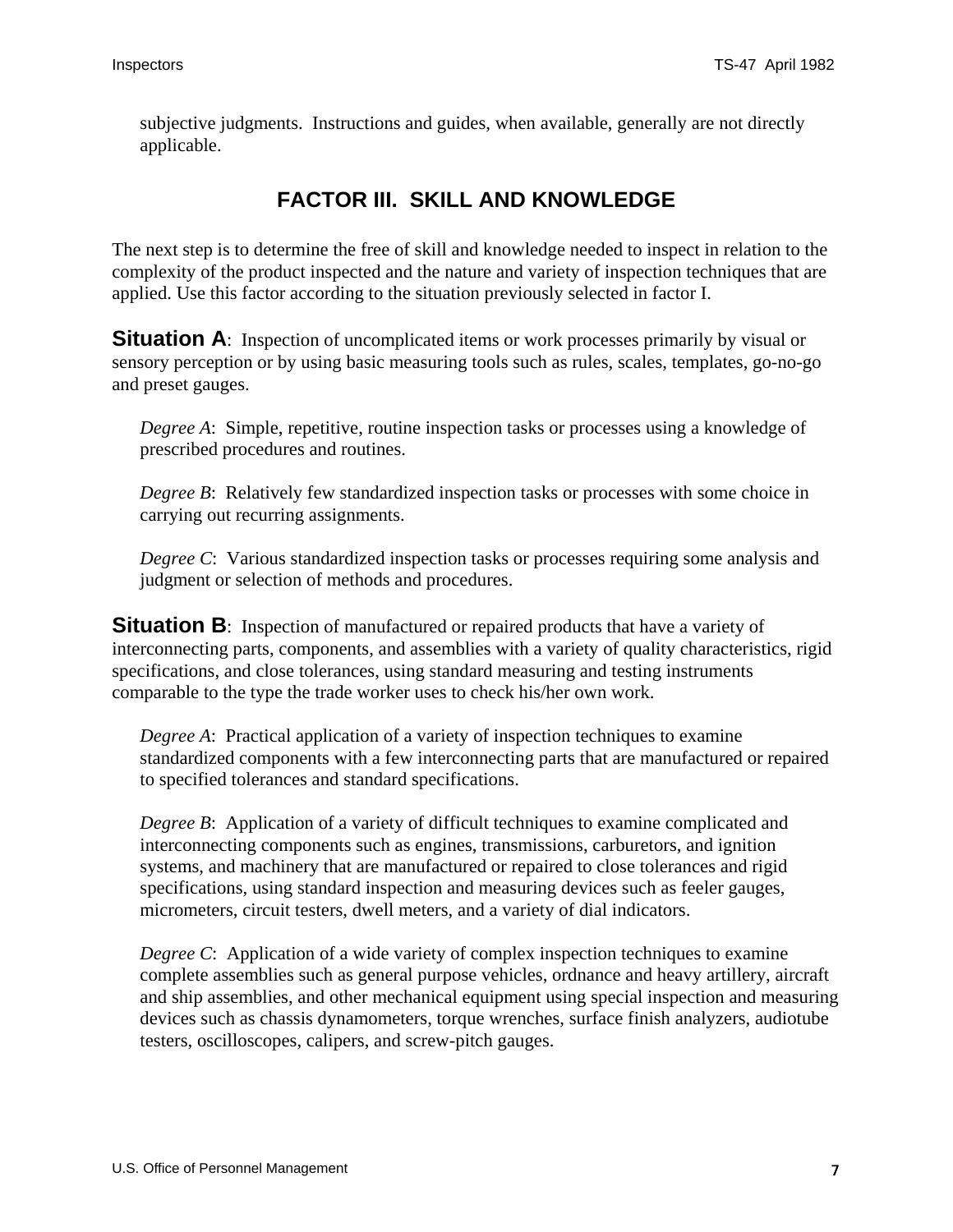<span id="page-7-0"></span>**Situation C**: Inspection of complete complex systems or highly complex components that are manufactured or repaired by highly skilled craftsmen. Inspections are performed by using a variety of standard and complex instruments and testing devices and highly sophisticated equipment that is difficult to set up, use, and measure to highly critical tolerances such as dual-trace oscilloscopes, Q-meters, shadow-graphs, sine plates and bars, and optical flats.

*Degree A*: Application of a wide variety of inspection techniques to examine components, assemblies, or systems that have been manufactured or repaired by using highly complex work processes such as the extension of the use of conventional machines, the use of nonconventional machine tools, or consist of standard systems such as radar, sonar, navigational aids, radio communications receivers and transmitters (single band, UHF and VHF), signal generators, spectrum analyzers, frequency meters, and electronic counters. Inspections performed require the use of special measuring and testing devices such as precision gauge blocks, roll-thread snap gauges, concentricity gauges, optical flats, supermicrometers, sine plates and bars, spectrum and distortion analyzers, digital meters, and voltage standing wave indicators.

*Degree B*: Application of a wide variety of inspection techniques to examine assemblies and systems that have been manufactured or repaired by the most highly skilled crafts persons, trades workers in several discrete trades, or a group of workers concerned with a complex system with numerous, complex, and interrelated assemblies such as ships' mechanical and piping systems.

*Degree C*: Application of a wide variety of highly sophisticated inspection techniques to inspect specialized work such as die sinking or patternmaking, the manufacture of complex and unique models or instruments, or the most complex aircraft, shipboard, or laboratory systems that have been repaired or modified according to the most critical design requirements and specifications.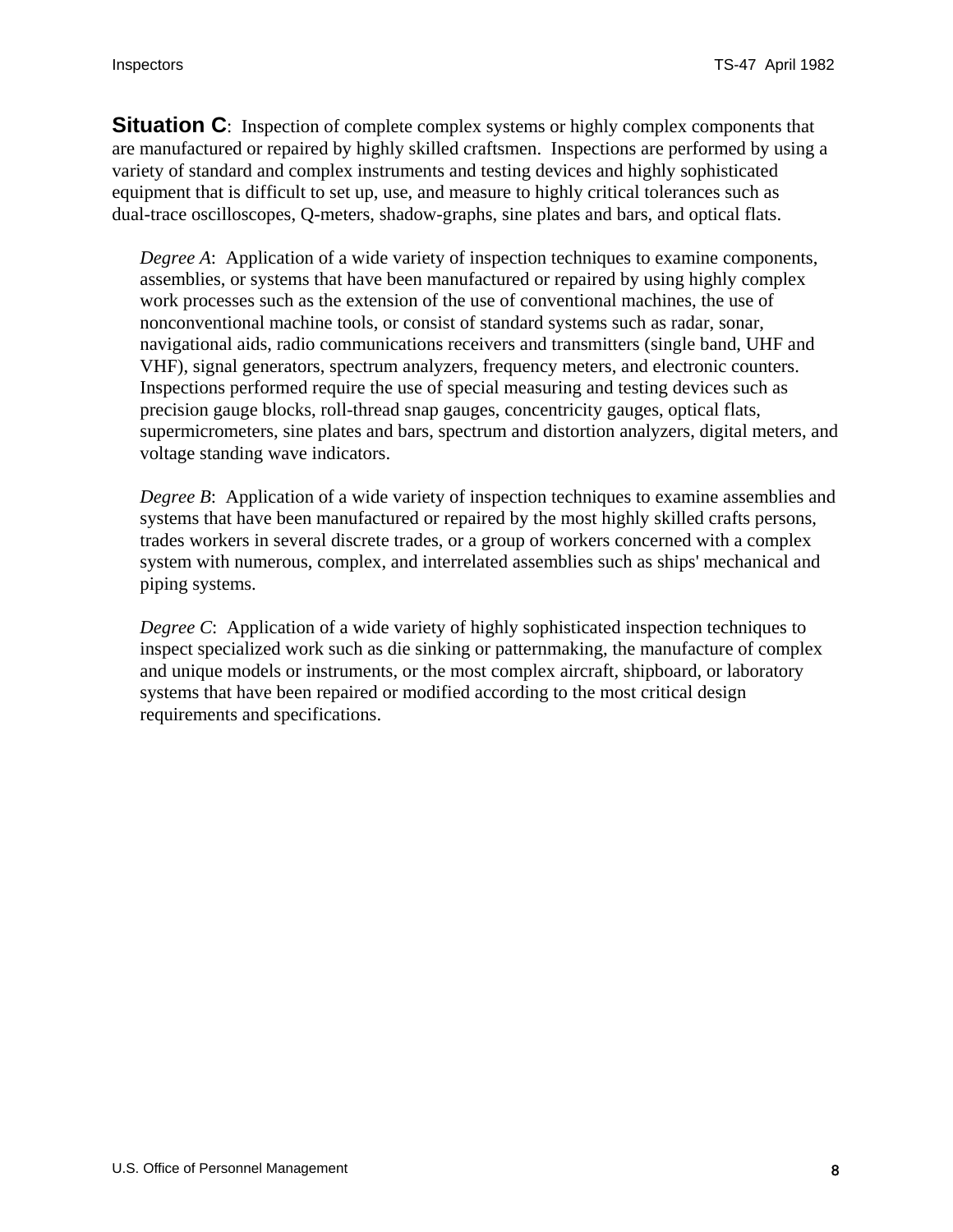## **GRADE DETERMINATION CHARTS**

<span id="page-8-0"></span>After determining the proper situation, levels of responsibility and degrees of skill and knowledge, use the grade determination charts to arrive at the appropriate grade level for the job.

#### **Situation A**

| Level of responsibility       | Degree of skill and knowledge |          |          |  |
|-------------------------------|-------------------------------|----------|----------|--|
|                               | Degree A                      | Degree B | Degree C |  |
| Level 1<br>Level 2<br>Level 3 |                               |          | Ω        |  |

#### **Situation B**

| Level of responsibility       | Degree of skill and knowledge |          |          |  |
|-------------------------------|-------------------------------|----------|----------|--|
|                               | Degree A                      | Degree B | Degree C |  |
| Level 1<br>Level 2<br>Level 3 |                               |          |          |  |

#### **Situation C**

| Level of responsibility       | Degree of skill and knowledge |          |          |
|-------------------------------|-------------------------------|----------|----------|
|                               | Degree A                      | Degree B | Degree C |
| Level 1<br>Level 2<br>Level 3 | 12                            |          | 14       |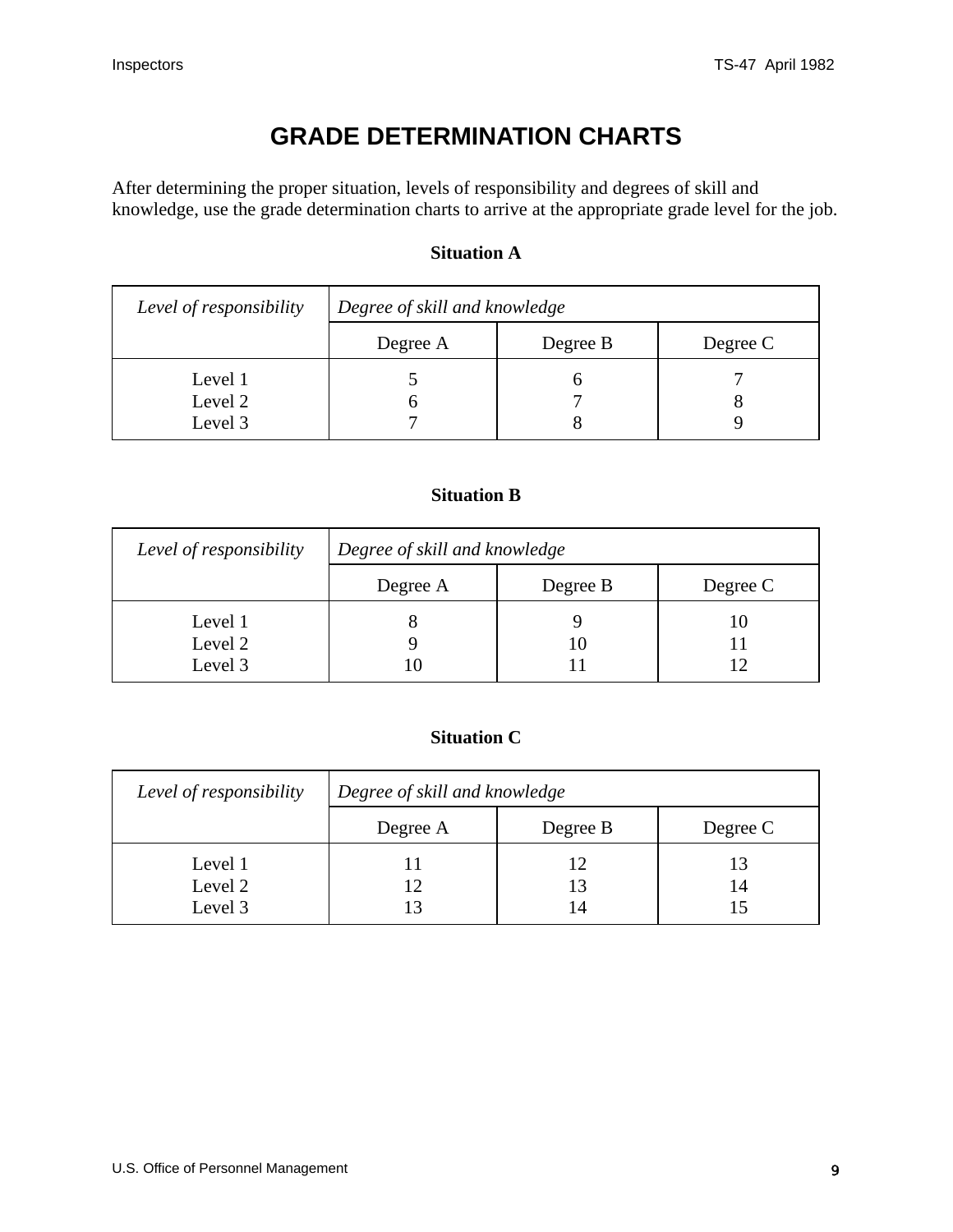## **PART II. EXAMPLES OF JOB DESCRIPTIONS**

### <span id="page-9-0"></span>*EXAMPLE JOB DESCRIPTION NO. 1*

## **CUSTODIAL WORK INSPECTOR, 3566, GRADE 5**

#### *Duties:*

Inspects janitorial and custodial work performed by others to determine if it is performed according to established quality requirements.

#### *Skill and Knowledge:*

Inspects buildings and areas such as offices, conference and classrooms, dispensary and first aid rooms, canteens, hallways, and storage areas after cleaning workers have finished for quality and quantity of work performed.

Insures that floors and halls are washed, waxed, and polished; that file cabinets, tables, counters, window sills, radiators, light fixtures, and fans are dusted; that rest rooms are supplied with soap, paper towels, toilet tissue, and deodorizers; that lavatories, urinals, and toilet bowls are scoured; that waste and butt cans are emptied; that drinking fountains are cleaned; and that glass partitions, windows, and mirrors are washed.

Certain work situations may require observing contractor employees to assure proper appearance and conduct, or may require surveillance over issue and use of Government-furnished supplies, insuring that proper amounts are drawn and used for the purpose intended. Follows up on supply material requests to assure the availability of supplies, and to avoid work stoppage or reduction in services rendered.

Instructs on safety regulations or any specific requirements to workers cleaning laboratories, in and about electrical, electronic, and chemical material and equipment; and maintains surveillance over the janitorial force performing work in classified areas. Observes to insure that property, papers, and equipment are not tampered with, displaced, or pilfered.

Observes for discrepancies, unsatisfactory conditions, substandard work, and noncompliance with instructions in carrying out custodial and janitorial services.

Maintains a daily log or checksheet on all factors pertinent to the various services performed which indicates work accomplished, and notes deficiencies; logs in shortages of supplies, materials and equipment; number of people on jobs; manner of employees' performance; complaints received and action taken; and safety and security violations. Signs checksheets and designates the quality of the work performed. Prepares reports with personal comments and recommendations and submits to supervisor for action.

Handles complaints reported by building occupants, and discusses legitimate complaints with supervisor and/or contractor's supervisor to assure corrective action.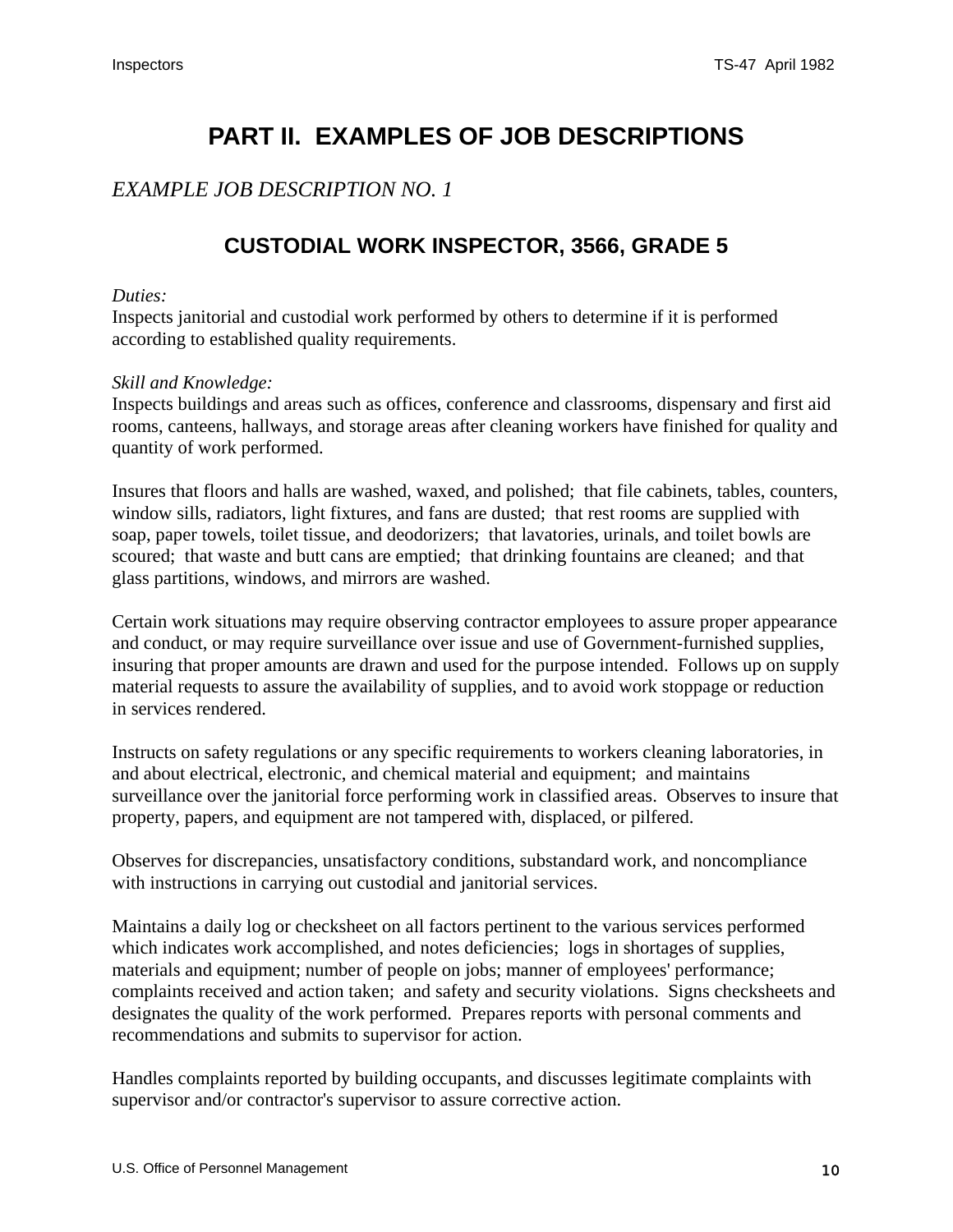#### <span id="page-10-0"></span>*Responsibility:*

Instructions and guidelines are available, appropriate, and clearly applicable. A supervisor provides instructions covering the purpose of the inspection requirements, problems that can be anticipated, and the specific areas in which decisions can be made. The supervisor spot checks completed work to assure that the objectives have been met and that the results are consistent with instructions.

#### *Physical Effort:*

Work at this level involves considerable walking, standing, stooping, and ending. Infrequently, he/she may climb ladders and scaffoldings in carrying out the inspection duties.

#### *Working Conditions:*

Most of the work is done inside and there is a possibility of coming in contact with strong cleaning agents.

*Factor Selection:* Situation -- A Responsibility -- Level 1 Skill and Knowledge -- Degree A Grade Level -- 5

### *EXAMPLE JOB DESCRIPTION NO. 2*

## **PRESERVATION WORK INSPECTOR, 7006, GRADE 7**

#### *Duties:*

Inspects aircraft for preservation materials applied by other workers to determine the adequacy of protection against corrosion and deterioration in storage.

#### *Skill and Knowledge:*

Inspects aircraft designated for extended storage to insure that aircraft have been properly processed Insures that bomb bay tanks, batteries, head sets, microphones, extension cords, confidential and secret equipment, photographic and bomb sight equipment, armament turret compressors, and loose equipment have been removed. Checks for the installation of static ground cable, warning tag on propeller, special plugs to seal cylinders, engine covers, engine nacelle plugs, carburetor air-scoop plugs, landing gear down lock, external control locks, and locks on air-operated bomb bay doors. Checks to insure that bomb bay tanks and fuel lines leading from closed fuel valves have been drained. Inspects for required sealing of fuel lines, exhaust system, external magneto openings, carburetor intakes, engine openings, and installation of Pitot tube covers. Inspects storage treating of fuel pumps, carburetors, fuel injection pumps, oxygen systems, hydraulic systems, and the like.

Inspects the storage processing of airframes, accessories, components, and associated equipment for extended storage. Observes work accomplished in spraying or brushing preservative compounds on metal surfaces, and internal and external parts. Checks for presence of desiccant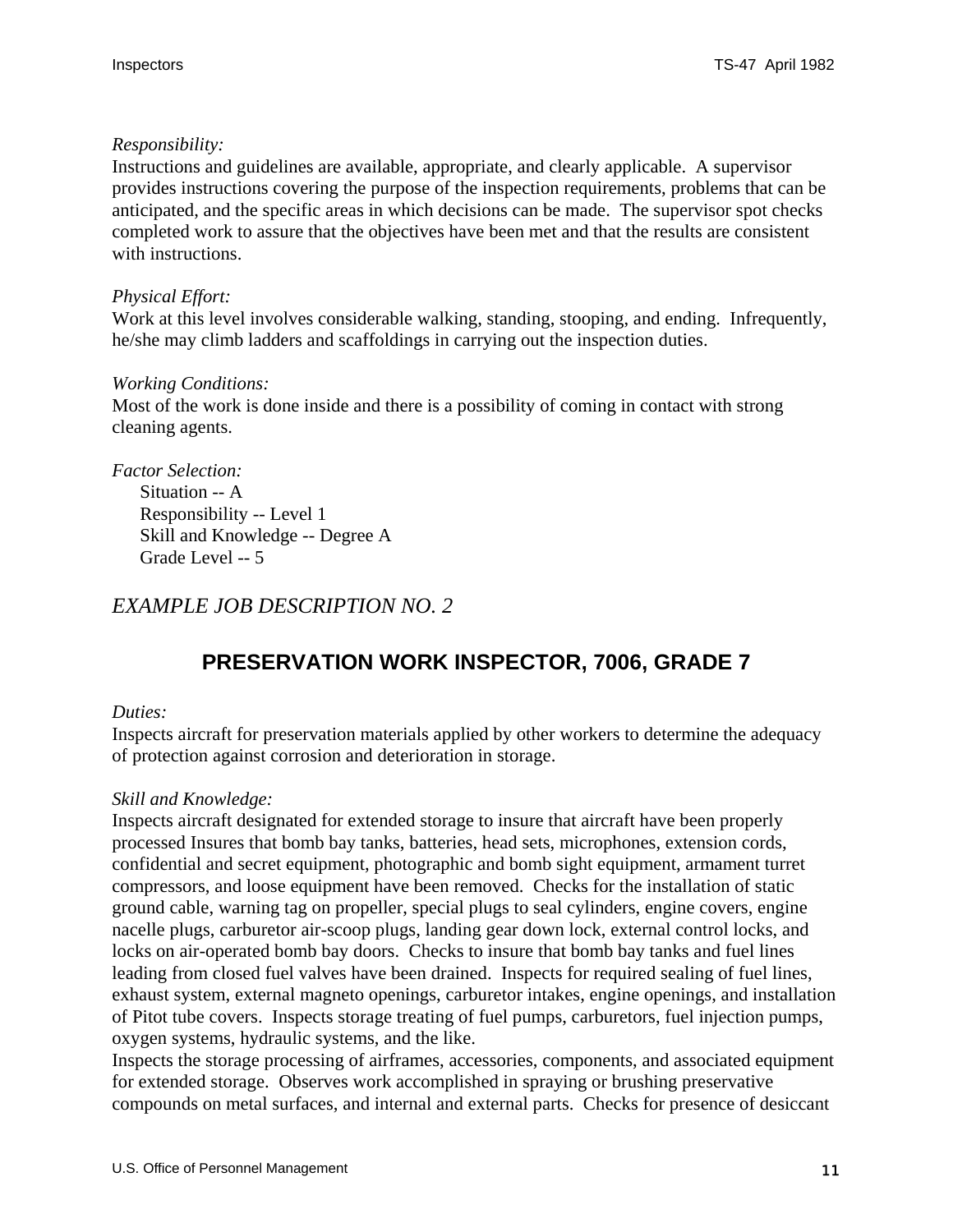bags. Inspects the draining and flushing of fuel, oil, and hydraulic systems. Inspects the taping and sealing of Openings and the spraying of cocoon covers on airframe surfaces.

Observes the processing of aircraft engines for storage. Inspects the spraying of cylinder walls, gear cases, and valve ports. Checks the installation of protection plugs in spark plug and other threaded openings in the engine. Assures that bags of desiccant have been inserted through other openings.

Inspects aircraft while in storage. Checks condition of covers and seals. Enters in workbook storage treatment work to be accomplished. Checks for blisters, leaks, and cracks in tape or sealing compound. Observes humidity indicators for indication of excessive humidity. Maintains surveillance over general condition of storage area, stored aircraft, storage processing equipment, and storerooms. Insures proper control of grass and weeds, adherence to fire prevention regulations, compliance with periodic inspection requirements, and proper care of storage treating equipment. Brings deficiencies to attention of responsible personnel or notifies supervisor. Advises on the application of technical orders and changes, storage procedures, and work order requirements.

#### *Responsibility:*

The supervisor provides general instructions concerning the broad objectives of the inspection assignment and the expected results, deadline requirements, reporting format, and other administrative matters. The employee receives little or no technical assistance during the course of the assignment and makes determinations that are adequately described in available guideline material. Instructions and guidelines are available but complicated, require careful interpretation, and may involve modification in applying to specific work assignments. Review of completed work is concentrated on general adequacy and conformance with desired objectives.

#### *Physical Effort:*

The Inspectors perform their work on hard surfaces and in areas that require them to stand, stoop, bend and work in tiring and uncomfortable positions. They frequently lift and carry parts, equipment, and packed containers that weight up to 18 kilograms (40 pounds).

#### *Working Conditions:*

The work generally is done inside in areas that are well-lighted, heated, and ventilated. The Inspectors may occasionally work outside or in areas that are drafty, hot, and poorly lighted. The work is sometimes dusty, dirty, and greasy. They are frequently exposed to the possibility of cuts, scrapes, and bruises.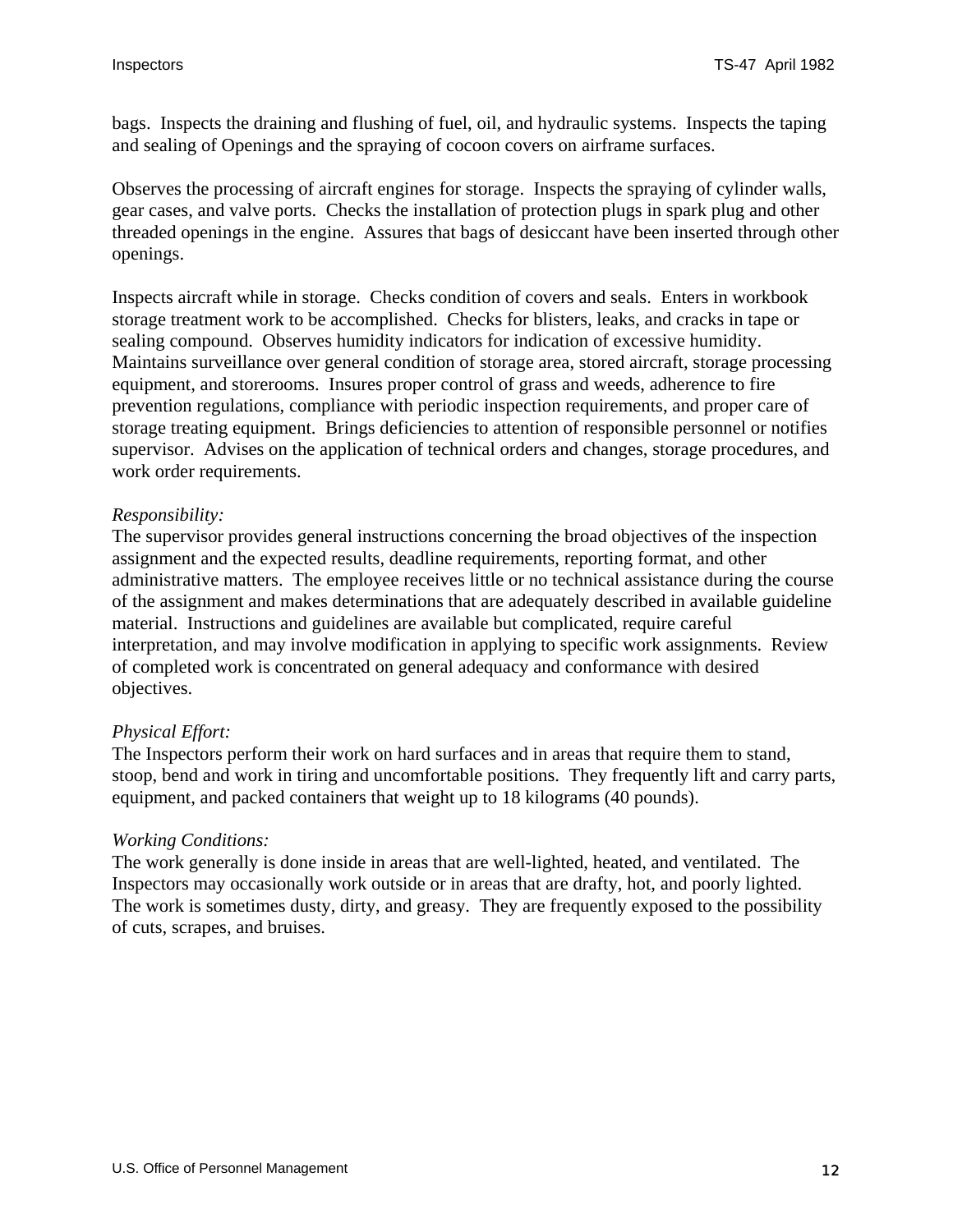<span id="page-12-0"></span>*Factor Selection:* Situation -- A Responsibility -- Level 2 Skill and Knowledge -- Degree B Grade Level -- 7

### *EXAMPLE JOB DESCRIPTION NO. 3*

## **BEARING RECONDITIONING INSPECTOR, 4850, GRADE 9**

#### *Duties:*

Inspects all types of new and used anti-friction bearings processed and reconditioned by bearing reconditioners and others. Used bearings are inspected to ensure that rigid dimensional specifications and critical quality characteristics are maintained. New bearings are inspected to determine conformance with contractual specifications (i.e., dimensions and tolerances) and critical quality requirements.

#### *Skill and Knowledge:*

Performs visual, tactile, auditory, nondestructive, operational, and dimensional inspections of bearing components and assembled bearings upon completion or at various stages during bearing processing and/or reconditioning. Verifies that all precision measuring devices/equipment used to recondition bearings have been tested and calibrated for accuracy. Inspects bearings according to established procedures, sampling plans, and engineering directives. Maintains statistical control charts and records of factual data obtained from detailed inspection procedures of reconditioned, processed, and/or partially processed bearings. Checks bearings at any stage of reconditioning to ensure that work is accomplished according to specific processing and/or reconditioning procedures for individual types and classes of bearings.

Verifies the quality characteristics of processed bearings by inspecting them through visual, tactile, auditory, and nondestructive procedures for particular defects and/or surface conditions (e.g., heat discoloration, metal fatigue, excessive lubrication stains, fretting, brinelling, corrosion, cracks, inconsistent noises, and vibrations). Performs detailed dimensional inspections of bearings and bearing components (e.g., ring taper, radial runout of inner ball groove to inside diameter, flushness, parallelism of sides of rings, inside and outside diameter, radial or axial clearance, radial or axial deflection clearance, ball size, and surface roughness/waveness) using the same precision measuring devices/equipment that the bearing reconditioners use to perform their work. Verifies that factual data obtained through various inspection techniques and procedures are in accordance with rigid dimensional specification, quality requirements, and close tolerances as required by technical manuals and engineering directives. Inspects cleaning, buffing and polishing, lubricating, preserving and packing methods for compliance with technical instructions.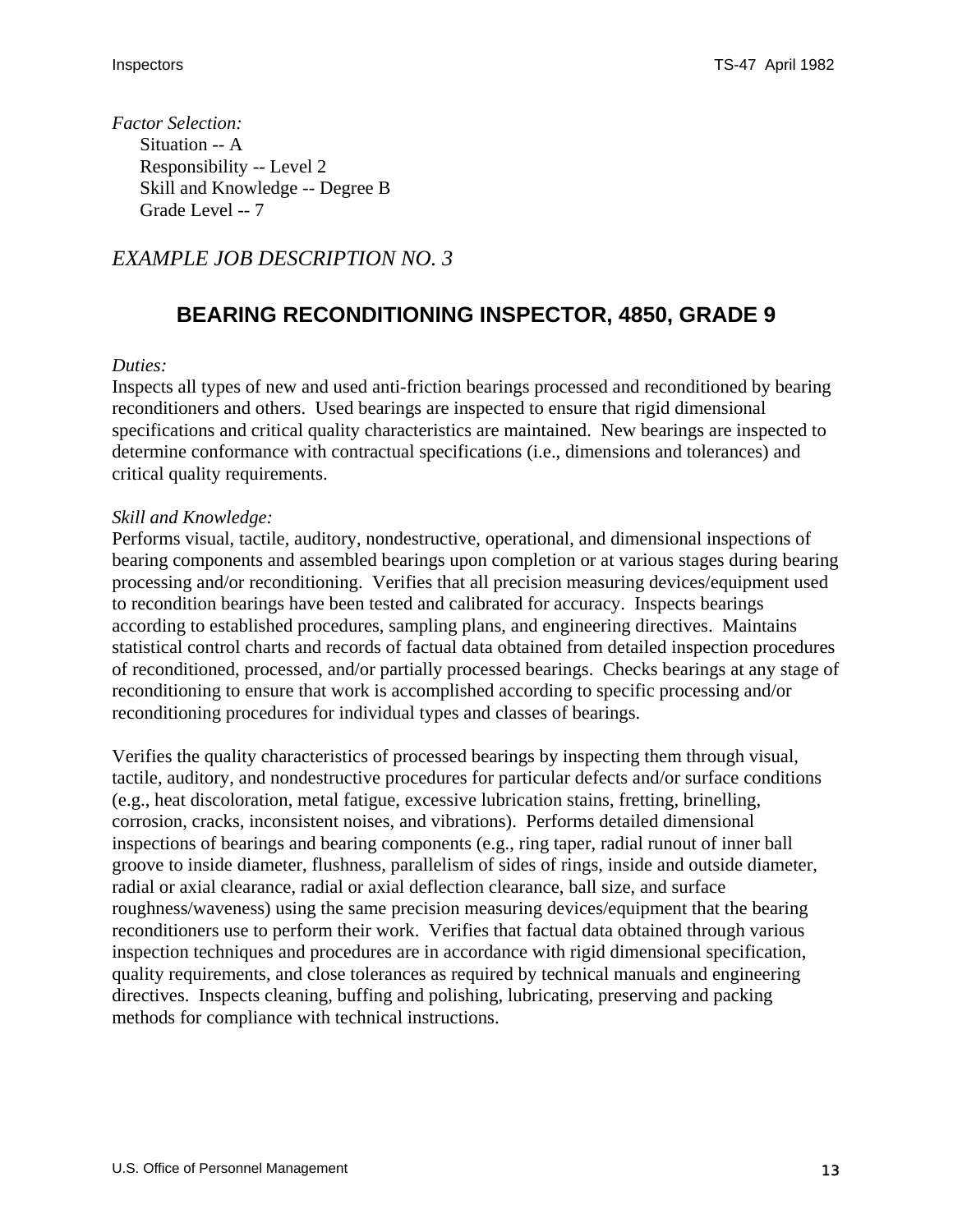#### <span id="page-13-0"></span>*Responsibility:*

The supervisor provides general instructions concerning the broad objective and expected results of the assignment, deadline requirements, reporting format and similar matters. Instructions and guidelines are usually available but are complicated, require careful interpretation, and require judgments to modify when applying to specific work assignments.

Completed work is reviewed in terms of adequacy of inspection results and conformance with overall objectives. The Inspector receives little or no technical assistance during inspection procedures and makes judgments within the framework of available inspection guideline materials.

#### *Physical Effort:*

The Bearing Reconditioning Inspector works while sitting, walking, and standing. The Inspector typically lifts materials weighing 9 to 14 kilograms (20-30 pounds); however, there are occasions when material weighing up to 23 kilograms (50 pounds) must be lifted.

#### *Working Conditions:*

The Bearing Reconditioning Inspector works in areas that are well lighted, heated, and ventilated. The Inspector frequently works in environmentally controlled cleanrooms where adherence to cleanliness procedures is observed. Special clothing (e.g., coveralls, smocks, hoods, shoe coverings, and gloves) must be worn while working in cleanrooms. The Inspector is exposed to unpleasant fumes from various cleaning solvents and preservatives in certain work areas. In addition, the Inspector is subject to burns from heated bearings and cuts/abrasions from damaged bearings.

*Factor Selection:* Situation -- B Responsibility -- Level 2 Skill and Knowledge -- Degree A Grade Level -- 9

### *EXAMPLE JOB DESCRIPTION NO. 4*

## **HEAVY EQUIPMENT REPAIR INSPECTOR, 5803, GRADE 10**

#### *Duties:*

Performs inspection of repair work on a variety of small diesel engines and diesel engine components and accessories.

#### *Skill and Knowledge:*

Uses inspector skills to perform dimensional, operational, and processing inspections at designated stages during the manufacture, overhaul, repair, assembly, and testing of various small, 4-, 6-, and 8-cylinder diesel engines and their components, such as cylinders, pistons, piston rings, connecting rods, cylinder liners, bearings, valves, rocker arm assemblies, camshafts,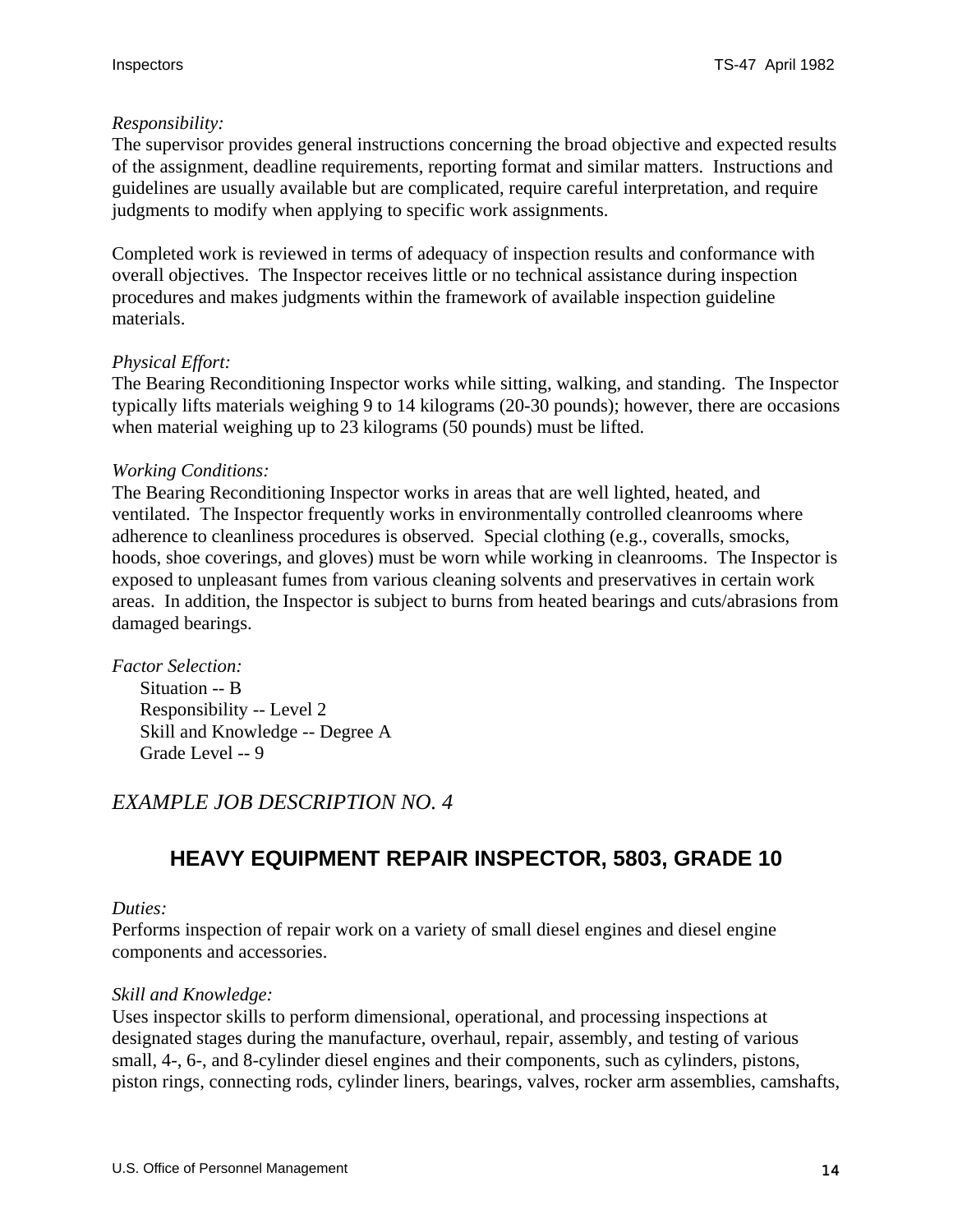crankshafts, pumps, drive gears, fuel injection parts, lubricating system parts, gauges, and instruments.

Uses ability to inspect complete engine assemblies and make or observe test operation of completed engines and the ability to inspect equipment driven by diesel engines, such as boat propulsion shafts and propellers, liquid fuel or water pumps, generators, hoists, air compressors, and similar machinery.

Uses a knowledge of castings, forgings, machined parts, and weldments used for fabrication of diesel engines and the ability to inspect for dimensional accuracy, hardness, and concentricity and alinement of parts. Uses precision measuring instruments and tools, such as micrometers, balancing equipment, torque wrenches, permeability indicators, internal surface projectors, and borescopes.

Ability to make acceptance and rejection decisions.

When inspecting work performed by private contractors, uses a knowledge of specifications and job requirements as outlined in technical manuals and in pertinent sections of the contract.

#### *Responsibility:*

Receives general supervision from a supervisor, consisting of work assignments, new or revised procedures or specifications, technical advice and guidance on controversial cases regarding condition of equipment and spot check of work during progress and/or completion for technical accuracy and compliance with inspection procedures.

#### *Physical Effort:*

The Inspector frequently works while the equipment is overhead, and where the parts worked on are in hard-to-reach places. This requires standing, stooping, bending, stretching, and working in tiring and uncomfortable positions. The Inspector frequently lifts parts and equipment that weight up to 9 kilograms (20 pounds). Occasionally, he may lift and carry items that weigh about 23 kilograms (50 pounds).

#### *Working Conditions:*

Most of the work is done inside where it is drafty and noisy, and fumes from vehicles are usually present. The Inspectors must frequently stand on hard surfaces for long periods of time. There are times when they must crawl under vehicles and inspect while on hard, usually damp surfaces. They are occasionally called upon to work outside, sometimes in bad weather. Dirt, dust, and grease are frequently present. Vehicle fluids, such as battery acids and hydraulic fluids, may cause burns or irritate the skin. There is frequent exposure to the possibility of cuts, bruises, shocks, burns, and strains.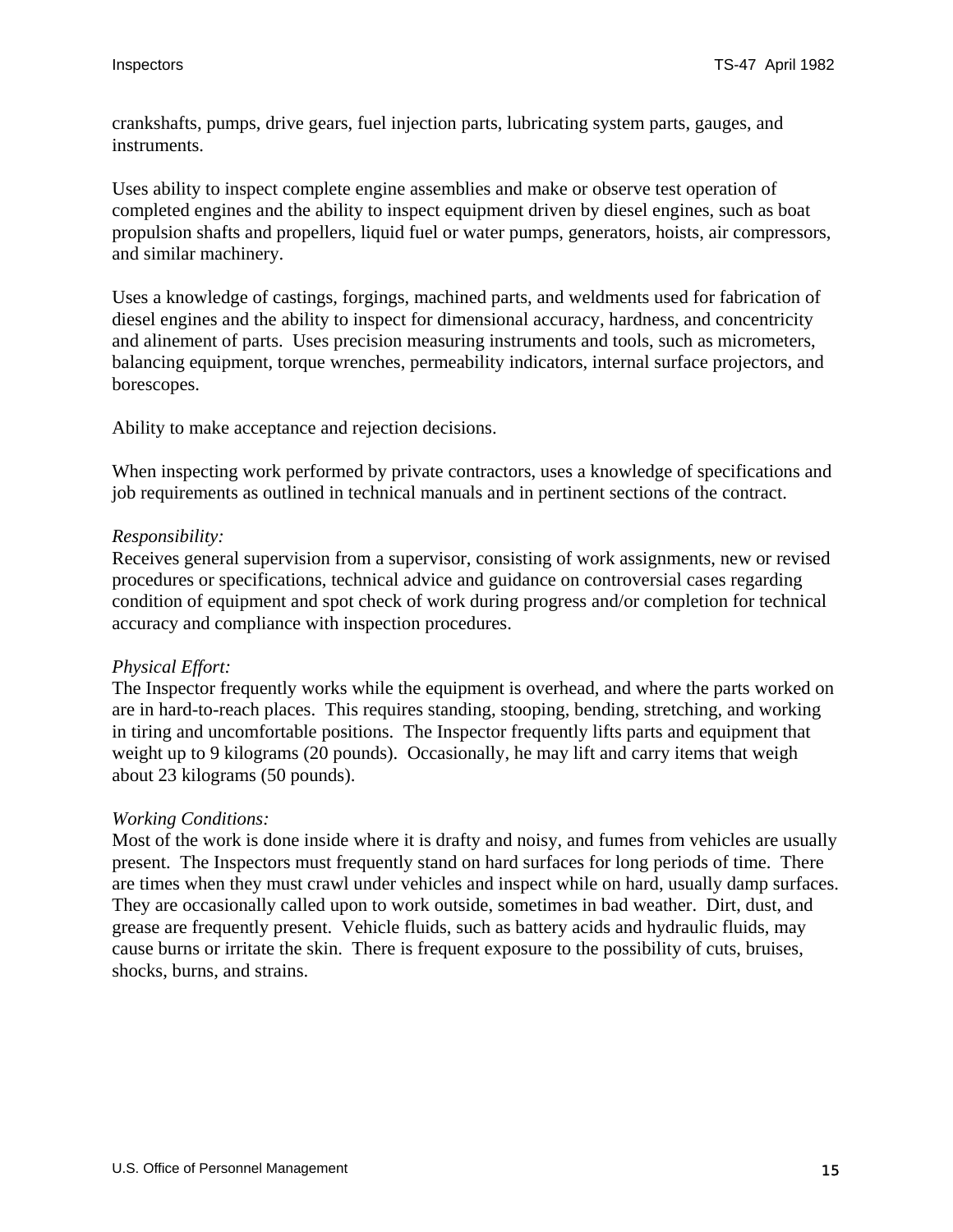<span id="page-15-0"></span>*Factor Selection:* Situation -- B Responsibility -- Level 2 Skill and Knowledge -- Degree B Grade Level -- 10

## *EXAMPLE JOB DESCRIPTION NO. 5*

## **PAINTING INSPECTOR, 4102, GRADE 10**

#### *Duties:*

Inspects anodizing, painting, preserving, and doping of detail parts other surface finishing performed by other workers of aircraft or aircraft parts.

#### *Skill and Knowledge*

Inspects anodizing, painting, preserving, and doping of detail parts and assemblies for aircraft. Inspects the various finishes on electronic and ordnance devices and various instruments. Inspects photoengraving and silk-screening of nameplaces, quadrants, instrument dials, and similar items. Tests various finishes for surface oxidation, electrical conductivity, fluorescence, and similar properties.

Performs inspections during processing, subassembly, and final assembly.

Inspects for conformance to drawings, specifications, and engineering orders, and for general high quality workmanship.

Tests anodized parts with dye and continuity meter. Checks acid solution in anodic tanks with hydrometer for specific gravity; and checks anodic tank instruments for proper amperage, voltage, and temperature.

Refers to manuals, blueprints, specifications, engineering orders, schedule briefs, technical orders, and bulletins.

#### *Responsibility:*

Receives general supervision from a supervisor consisting of work assignments, new ore revised procedures or specifications, technical advice and guidance on controversial cases regarding condition of equipment and spot check of work during progress and/or completion for technical accuracy and compliance with inspection procedures.

#### *Physical Effort:*

The Inspectors perform work on hard surfaces and in areas that require them to stand, stoop, bend, and work in tiring and uncomfortable positions. They frequently lift and carry parts, equipment, and packed containers that weigh up to 18 kilograms (40 pounds).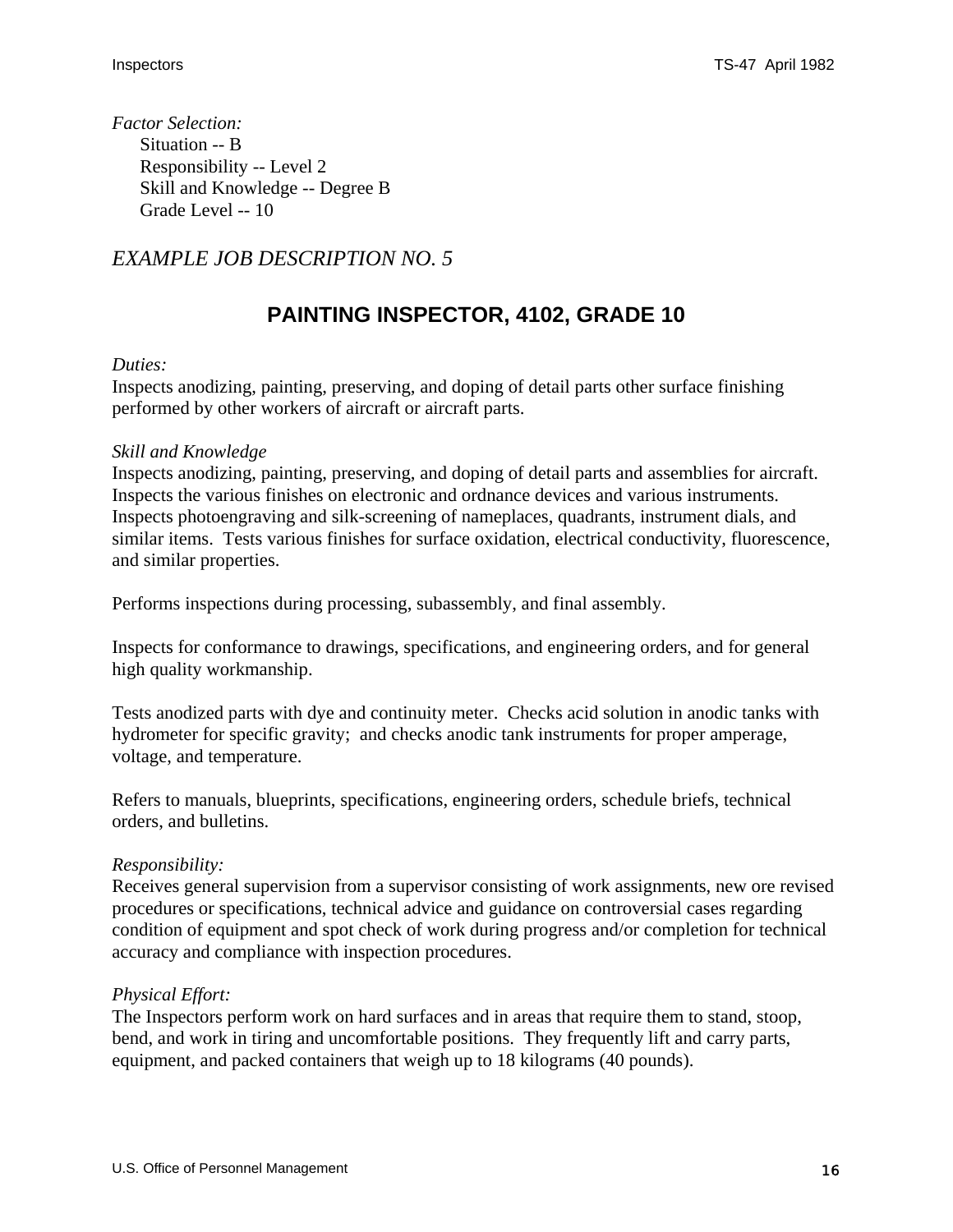#### <span id="page-16-0"></span>*Working Conditions:*

The work generally is done inside in areas that are well lighted, heated, and ventilated. The Inspectors may occasionally work outside or in areas that are drafty, hot, and poorly lighted. The work is sometimes dusty, dirty, and greasy. They are frequently exposed to the possibility of cuts, scrapes, and bruises.

*Factor Selection:* Situation -- B Responsibility -- Level 2 Skill and Knowledge -- Degree B Grade Level -- 10

### *EXAMPLE JOB DESCRIPTION NO. 6*

## **SMALL ARMS REPAIR INSPECTOR, 6610, GRADE 10**

#### *Duties:*

Inspects repair work of small-bore weapons and related parts.

#### *Skill and Knowledge:*

Inspects repair work on a variety of weapons such as rifles, recoilless rifles (57mm, 75mm, and 105mm), carbines pistols, machineguns, Submachineguns, shotguns, rocket launchers, flame throwers, mortars, and various accessories and related items, such as bipods, tripods, traversing and elevating mechanisms, ball mounts, and various adaptors. Inspects bores for bulges, pits, or other defects. Inspects chambers for pits, gouges, and powder fouling. Inspects sights, trigger mechanisms, recoil and automatic firing mechanisms, breech mechanisms, machinegun cooling jackets, mounts, elevating and traversing mechanisms, and various other weapon parts, units, and assemblies.

Uses borescopes and various prescribed gauges. Inspects for general condition, proper operation, good workmanship, specified measurements and tolerances, and conformance with specifications.

#### *Responsibility:*

Receives general supervision from a supervisor or other higher graded employees, consisting of work assignments, new or revised procedures or specifications, technical advice and guidance on controversial cases regarding condition of equipments and spot check of work during progress and/or completion for technical accuracy and compliance with inspection procedures.

#### *Physical Effort:*

The Inspectors perform work on hard surfaces and in areas that require them to stand, stoop, bend, and work in tiring and uncomfortable positions. They frequently lift and carry parts, equipment, and packed containers that weigh up to 18 kilograms (40 pounds).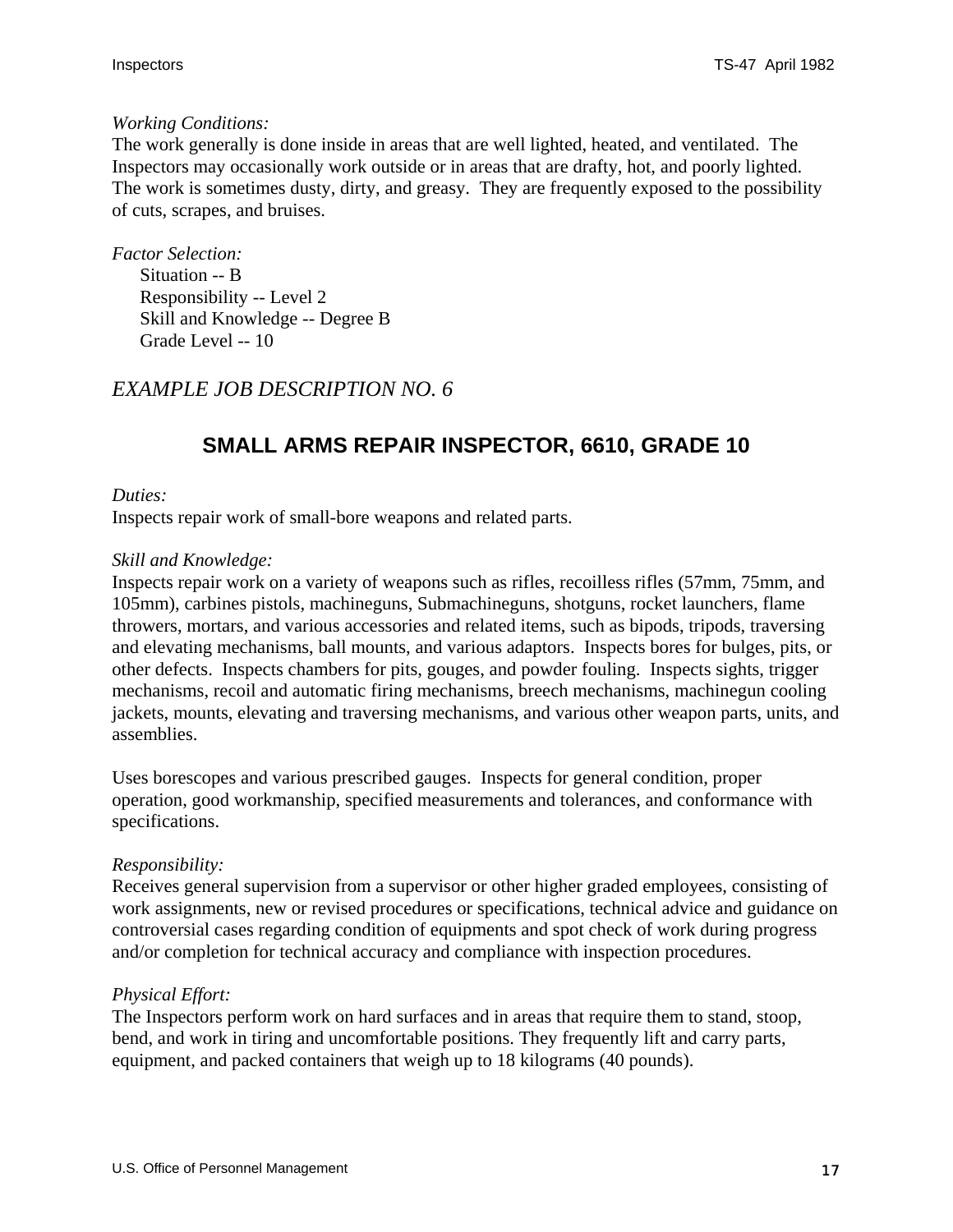#### <span id="page-17-0"></span>*Working Conditions:*

The work is generally done inside in areas that are well lighted, heated, and ventilated. The Inspectors may occasionally work outside or in areas that are drafty, hot, and poorly lighted. The work is sometimes dusty, dirty, and greasy. They are frequently exposed to the possibility of cuts, scrapes, and bruises.

*Factor Selection:*

Situation -- B Responsibility -- Level 2 Skill and Knowledge -- Degree B Grade Level -- 10

### *EXAMPLE JOB DESCRIPTION NO. 7*

## **AUTOMOTIVE EQUIPMENT REPAIR INSPECTOR, 5823, GRADE 11**

#### *Duties:*

Performs inspections on automotive repair work done by others on a variety of vehicles such as sedans, station wagons, buses, light and heavy duty trucks, tractor trailers, and ambulances.

#### *Skill and Knowledge:*

Makes examination of vehicle and its components while in Operation as well as while in a standby condition. Road-tests brakes, steering mechanisms, engine performance, clutch, gear shifting, panel instruments, and gauges. Makes further inspection checks by performing various Operation tests using compression, vacuum, leak meter and wheel adjusting gauges, brake testing equipment, timing light, tachometer, hydrometer, etc., to check overall engine performance, prescribed tolerances and safety factors. Reviews maintenance sheets checked by mechanics during course of repairs to insure that all required items have been covered; checks work orders to make certain all necessary repairs prescribed have been accomplished, and that initials of mechanics and supervisor appear on maintenance worksheets and time tickets. After completion of final inspection, signs inspection reports certifying that vehicle is in satisfactory operating condition, or rejects the vehicle and returns same to repair shop along with specific reports prescribing additional repair which is required to bring vehicle up to a Satisfactory operating condition. Also inspects repair work in progress to assure that equipment is being repaired in accordance with pertinent requirement.

#### *Responsibility:*

Independently performs the assignment after priorities and pertinent policy matters have been given. The employee makes determinations that are described in available, though complicated, guideline material. Modifications and their application to specific work assignment are referred to the supervisor.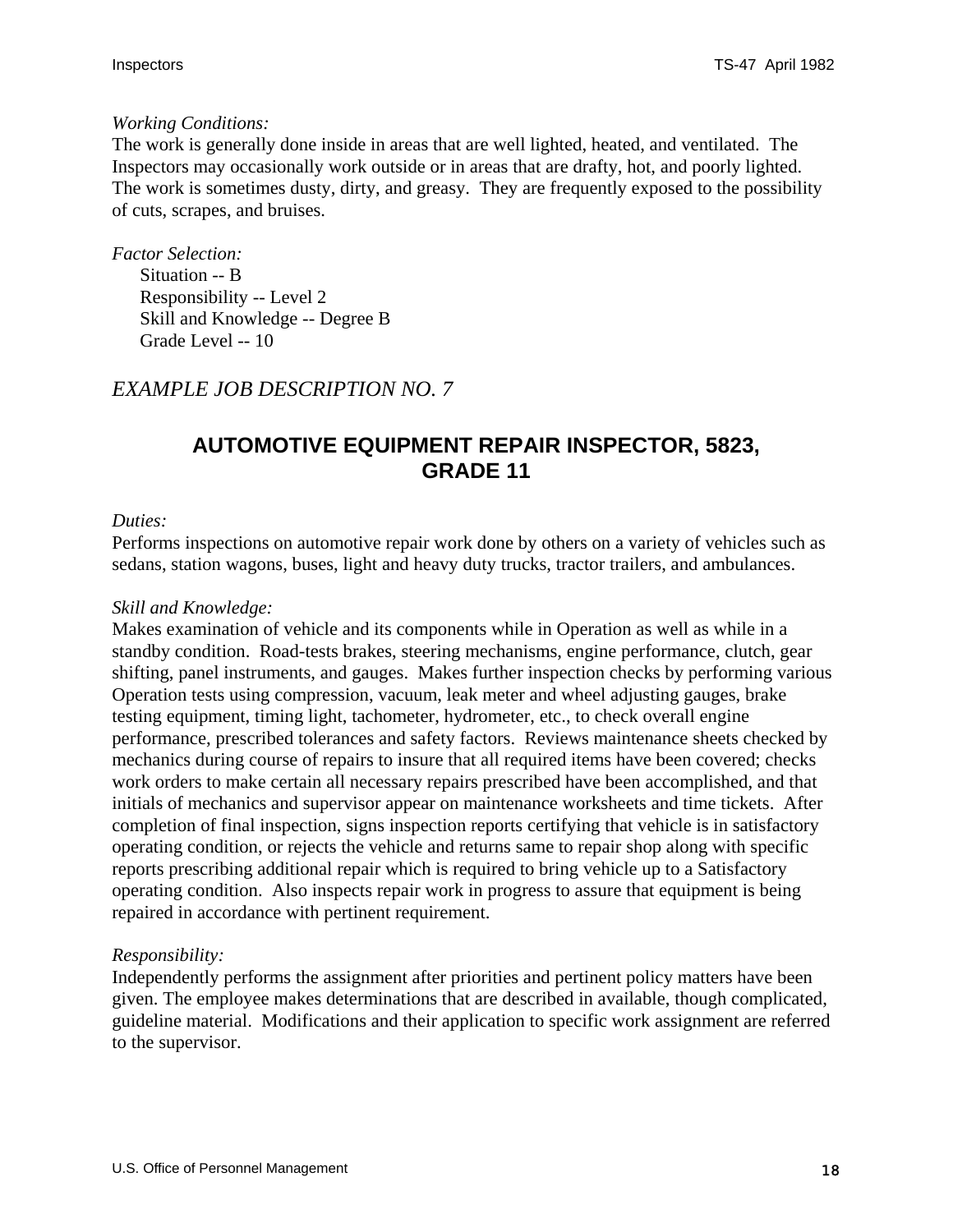#### <span id="page-18-0"></span>*Physical Effort:*

The Inspectors frequently work while the equipment is overhead, where the parts worked on are in hard-to-reach places. This requires them to stand, stoop, bend, stretch, and work in tiring and uncomfortable positions. They frequently lift heavy parts and equipment.

#### *Working Conditions:*

Most of the work is done inside where it is drafty and noisy, and fumes from vehicles are usually present. The Inspectors must stand on hard surfaces for long periods of time. There are times when they must crawl under vehicles and inspect while on hard, usually damp surfaces. They are occasionally called upon to work outside, sometimes in bad weather. Dirt, dust, and grease are frequently present. Vehicle fluids, such as battery acids and hydraulic fluids, cause burns or irritate the skin. There is frequently exposure to the possibility of cuts, bruises, shocks, burns, and strains.

#### *Factor Selection:*

Situation -- B Responsibility -- Level 2 Skill and Knowledge -- Degree C Grade Level -- 11

### *EXAMPLE JOB DESCRIPTION NO. 8*

## **SHEET METAL REPAIR INSPECTOR (AIRCRAFT), 3806, GRADE 11**

#### *Duties:*

Performs and witnesses inspections and tests on a variety of fabricated and repair work performed by others on structural and nonstructural airframe components, equipment, and completed airframes.

#### *Skill and Knowledge:*

Performs visual, dimensional, and operational inspections, progressively, at designated stages during the fabrication, repair, overhaul, and test of parts and structures, such as formers, stringers, bulk-heads, fittings, engine mounts, brackets, cowling, fairing, enclosures, fuselages, floats, hulls, wings control surfaces, empennage, fuel and oil tanks, oil and air coolers, templates, welded structures, cables, and tubing.

Inspects for dimensional control, tolerances, wear corrosion, structural or surface defects, alinement, workmanship, correct assembly, security, and compliance with blueprints, specifications, and other instructions.

Performs or witnesses operational, functional, pressure, or load test on coolers, regulators, tanks, floats, hulls, cables, arresting hooks, and similar equipment.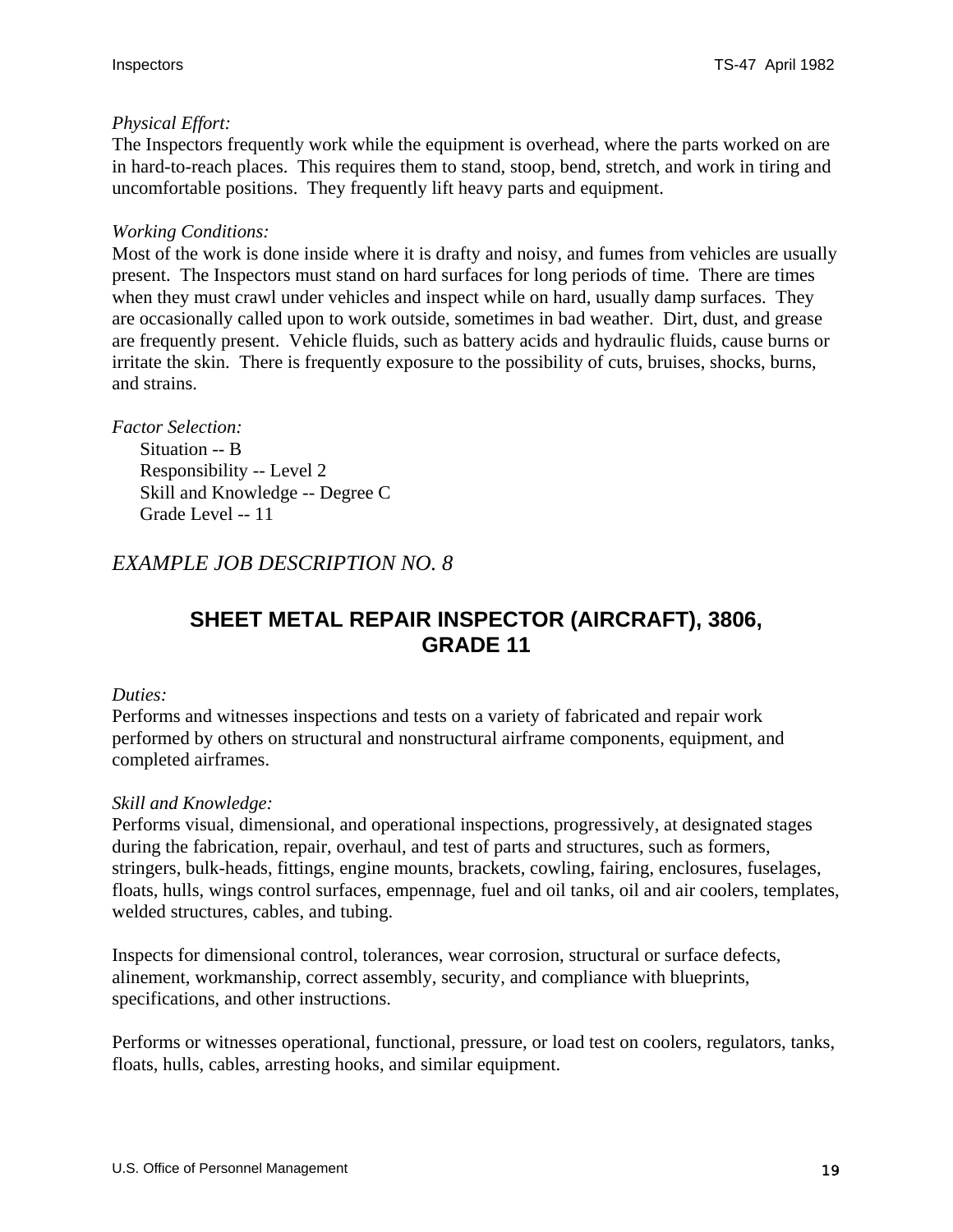<span id="page-19-0"></span>Uses magnetic and nonmagnetic inspection equipment, precision measuring instruments and tools such as scales, micrometers, gauges, regulators, manometers, torque wrenches, jigs, hardness testers, protractors, and tensiometers.

Maintains records and prepares pertinent reports on work performed.

#### *Responsibility:*

Receives general supervision from supervisor, consisting of work assignments, new or revised procedures or specifications, technical advice and guidance on controversial cases regarding condition of equipment, and spot check of work during progress and/or completion for technical accuracy and compliance with inspection procedures.

#### *Physical Effort:*

The Inspectors perform their work on hard surfaces and in areas that require them to stand, stoop, bend, and work in tiring and uncomfortable positions. They frequently lift and carry, parts, equipment, and packed containers that weigh up to 18 kilograms (40 pounds).

#### *Working Conditions:*

The work is generally done inside in areas that are well lighted, heated, and ventilated. The Inspectors may occasionally work outside or in areas that are drafty, hot, and poorly lighted. The work is sometimes dusty, dirty, and greasy. They are frequently exposed to the possibility of cuts, scrapes, and bruises.

*Factor Selection:*

Situation -- B Responsibility -- Level 2 Skill and Knowledge -- Degree C Grade Level -- 11

#### *EXAMPLE JOB DESCRIPTION NO. 9*

### **PIPING SYSTEMS REPAIR INSPECTOR, 4204, GRADE 13**

#### *Duties:*

Performs inspections and prepares inspection reports and test deficiency reports for work specifications division, design, and production department. Makes design conformance surveys and reports on post-repair for noise reduction installations; resiliently mounted machinery, motors and system equipment. Inspects work in progress on critical and noncritical piping systems to determine adequacy of workmanship, materials, and maintenance of subsafe continuity on nuclear powered submarines. Makes final inspection of completed systems, components, equipment, and witnesses/certifies and documents operational or other tests. Maintains documentation records. Receives, reviews, approves, and processes ripout and reentry request for work to insure the integrity of the ship, subsafe continuity, and safe work environment aboard nuclear submarines. Maintains reentry control for subsafe components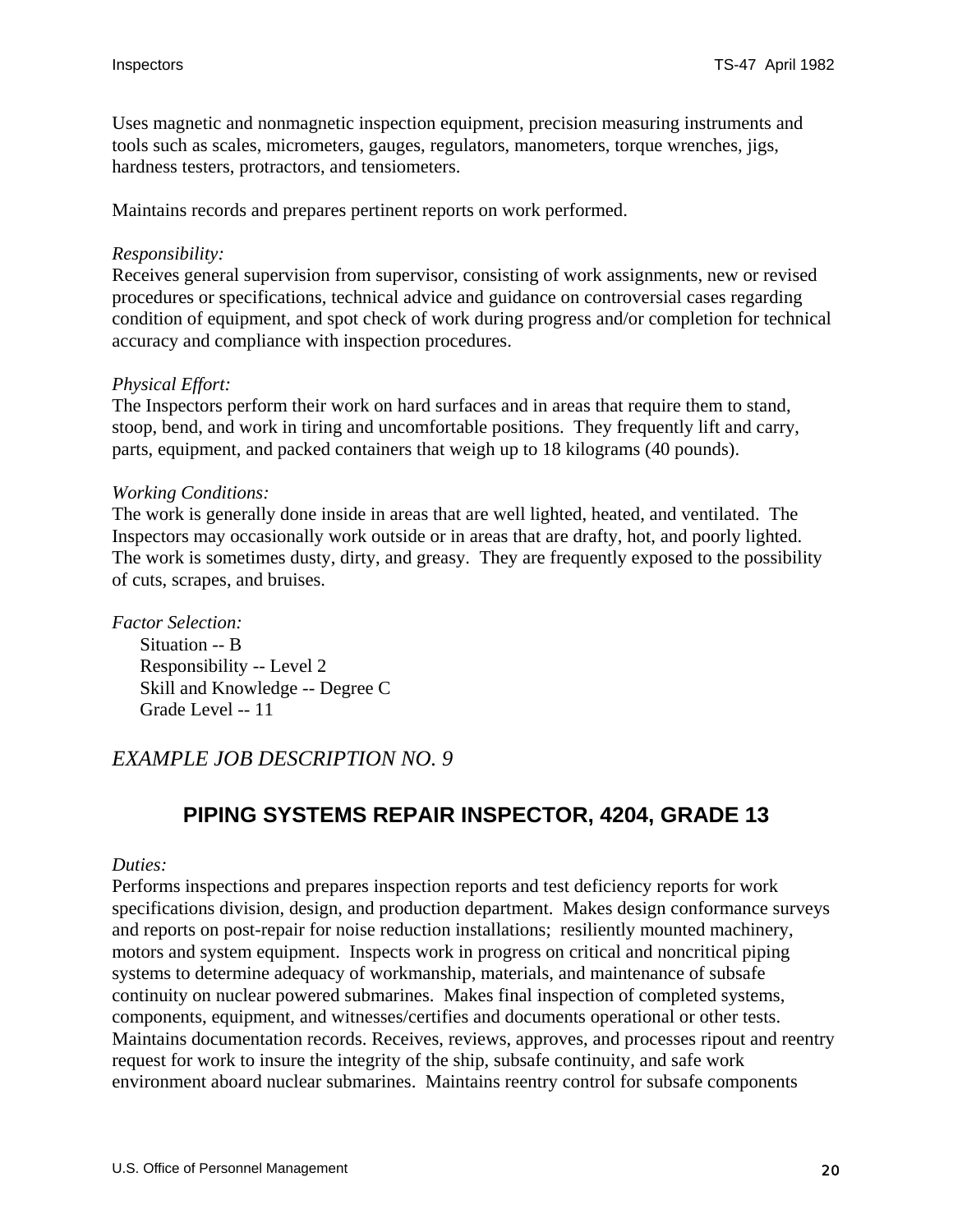worked inside shops. Makes inspections of piping systems on submarines and surface ships and of system components in shop repair or manufacture.

#### *Skill and Knowledge:*

The Inspectors must have a thorough technical knowledge of the pipefitting trade; an understanding of mechanical theory and mechanical work processes for manufacture, repair, installation, and operation of piping systems and equipment, and of the interface systems of hull structure, mechanical, and electrical. They have the ability to read and interpret, correctly, written technical material such as: instructions, job orders, specifications, procedures, sketches, drawings, and blueprints and the ability to determine overall inspection needs, quality checkpoints, and to prepare procedures or check-lists for quality control. They use a keen insight to make early determination of nonconforming or problem areas and communicates these observations to quality assurance supervision, production supervision, or others as required for effective resolution and quality control. They need the ability to communicate both orally and in writing, and to prepare specific and precise memoranda or other written communications. They must be flexible and be able to quality inspect in other draft areas, by inspecting structural, mechanical, or electrical systems when required. They use diverse knowledge and skills to use mechanical, electrical, and electronic gauging and measuring instruments. They must know mathematics sufficiently for onsite calculations to determine acceptability.

#### *Responsibility:*

The supervisor provides general instructions which concern the broad objectives and expected results of the assignment, deadline requirements, reporting formats and other similar administrative matters. The employee receives little or no technical assistance during the course of the assignment. Review of completed work is concentrated on adequacy and conformance with desired objectives. The Inspector makes determinations that generally are described adequately in available guideline material. Instructions and guides are usually available but are complicated, require careful interpretation, and may involve modification in their applications to specific work assignments.

#### *Physical Effort:*

The work involves prolonged periods of walking, standing, and climbing in ships, submarines, and manufacturing and repair shops. Tools and equipment used to perform inspections seldom weigh over 18 kilograms (40 pounds).

#### *Working Conditions:*

Inspectors are required to work inside or outdoors in all types of weather conditions, and are required to rotate on night shift assignments. Must work around rotating or operating equipment, sometimes in an area of electrical shock hazard. Must work in areas of poor footing and open spaces, drydocks, masts, open hatches, etc., and be alert to avoid missteps or falls.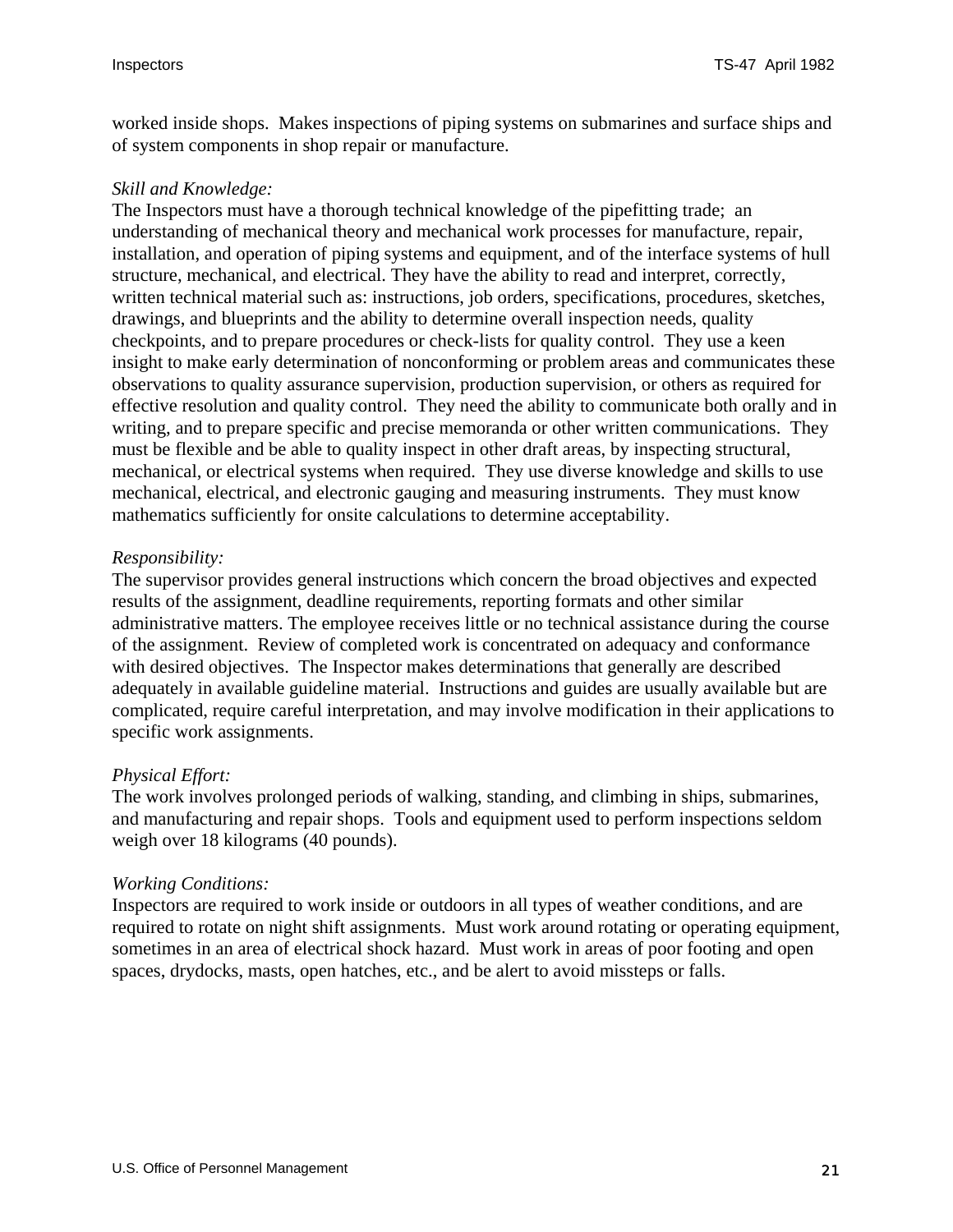<span id="page-21-0"></span>*Factor Selection:* Situation -- C Responsibility -- Level 2 Skill and Knowledge -- Degree B Grade Level -- 13

### *EXAMPLE JOB DESCRIPTION NO. 10*

## **ELECTRONICS INTEGRATED SYSTEMS REPAIR INSPECTOR, 2610, GRADE 14**

#### *Duties:*

Inspects, and performs and witnesses tests on, electronic equipment, devices, components, and systems installed aboard naval vessels to determine compliance with specifications, plans, orders, directives, and sound shop and marine practices. Conducts inspections and tests within shops and on systems installed aboard naval vessels of all types.

#### *Skill and Knowledge:*

Makes inspections during the removal, repair, alteration, overhaul, installation, and alinement of ground, shipboard, or airborne electronic systems. Inspects and tests entire electronic installation of various types of radio, radar, sonar, and integrated fire control navigation, and electronics countermeasures systems. Performs and witnesses tests on all electronic equipments and systems, making tests of both individual components, sensitivity and alinement and entire systems overall performance. Uses various types of electrical and electronic meters and test equipment, such as signal generators, oscillators, oscilloscopes, vacuum tube voltmeters, ohmmeters, mergers, frequency recorders, frequency amplifiers, and potentiometers.

May inspect control system equipment for nuclear reactors.

When required to inspect work performed by private contractors, interprets specifications and job requirement to insure that contractor personnel understand the job to be done. Makes estimates of degree of completion of work so that the contract administrator has a basis for payments to contractor.

#### *Responsibility:*

After a brief outline of priorities, work sequences, and pertinent policy matters has been given, the employee independently performs the assignment. Completed work is reviewed for adherence to inspection policy and to assure that broad program objectives have been achieved. The employee makes decisions on a wide range of matters that may involve deviations or departures from past precedents and accepted practices or highly subjective judgments.

Instructions and guides, when available, generally are not directly applicable.